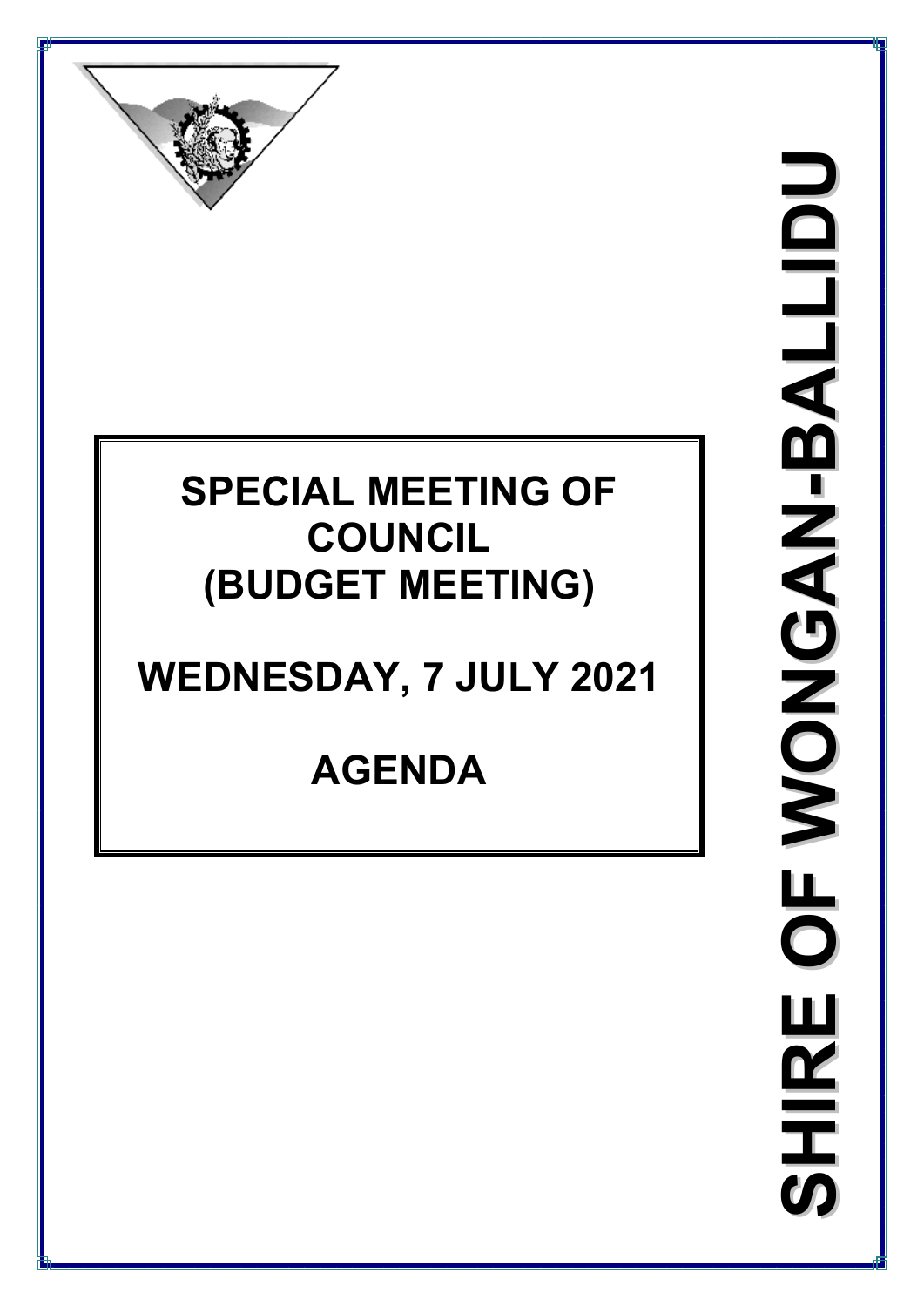

## **SHIRE OF WONGAN-BALLIDU**

## **AGENDA**

### For **SPECIAL MEETING OF COUNCIL (BUDGET MEETING)**

To be held in Council Chambers, Cnr Quinlan Street and Elphin Crescent, Wongan Hills on Wednesday, 7 July 2021, commencing at 3.00pm.

### **NOTICE OF A SPECIAL COUNCIL MEETING**

Dear Council Member

A Special Council Meeting (Budget Meeting) of the Shire of Wongan-Ballidu will be held on Wednesday, 7 July 2021 in Council Chambers, Cnr Elphin Crescent & Quinlan Street, Wongan Hills, commencing at 3.00pm.

Stuart Taylor CHIEF EXECUTIVE OFFICER

#### **DISCLAIMER**

THE RECOMMENDATIONS CONTAINED IN THE AGENDA ARE SUBJECT TO CONFIRMATION BY COUNCIL. THE SHIRE OF WONGAN-BALLIDU WARNS THAT ANY PERSON (S) WHO HAS AN APPLICATION LODGED WITH COUNCIL SHOULD RELY ONLY ON WRITTEN CONFIRMATION OF THE DECISION MADE AT THE COUNCIL MEETING. NO RESPONSIBILITY WHATSOEVER IS IMPLIED OR ACCEPTED BY THE SHIRE OF WONGAN-BALLIDU FOR ANY ACT, OMISSION, STATEMENT OR INTIMATION TAKING PLACE DURING A COUNCIL MEETING.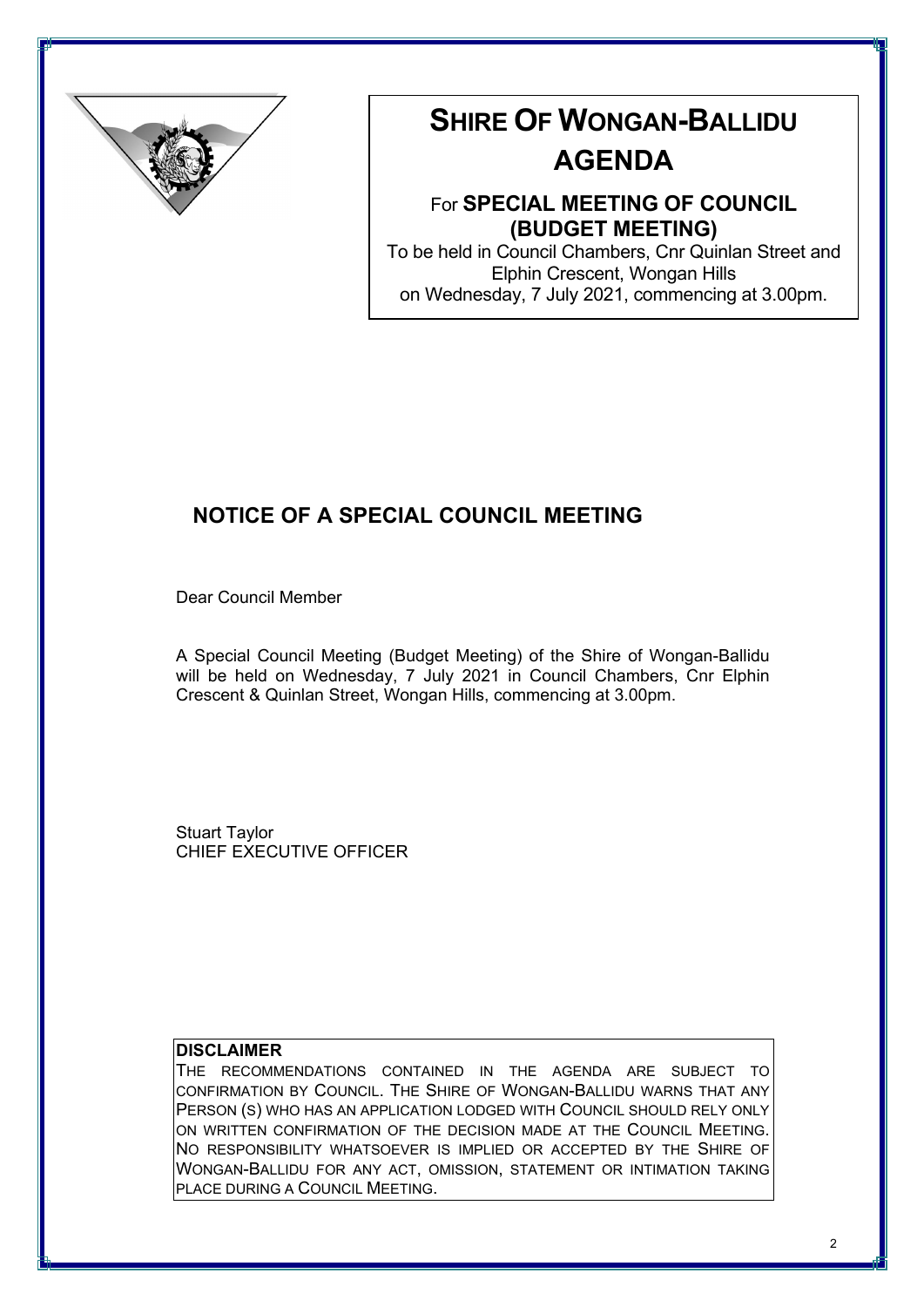#### **AGENDA INDEX**

|    | $\mathbf{1}$ .         |     | <b>OFFICIAL OPENING</b>                                             | 1  |
|----|------------------------|-----|---------------------------------------------------------------------|----|
|    | 2.                     |     | ATTENDANCE, APOLOGIES, LEAVE OF ABSENCE PREVIOUSLY GRANTED          | 1  |
|    | 3.                     |     | <b>DECLARATION OF INTEREST</b>                                      |    |
|    | 4.                     |     | ANNOUNCEMENTS BY PRESIDING MEMBER WITHOUT DISCUSSION                |    |
|    | 5.                     |     | 2021/2022 ANNUAL BUDGET - ADOPTION                                  | 2  |
|    |                        | 5.1 | ANNUAL BUDGET - ADOPTION                                            | 2  |
|    |                        | 5.2 | ADOPTION OF MATERIAL VARIANCE ACCOUNTING REPORTING<br><b>POLICY</b> | 5  |
|    |                        | 5.3 | RATE EXEMPTIONS YEAR ENDED 30 JUNE 2022                             | 7  |
|    | 6.                     |     | <b>GENERAL BUSINESS</b>                                             | 9  |
| 7. | <b>MEETING CLOSURE</b> |     |                                                                     | 10 |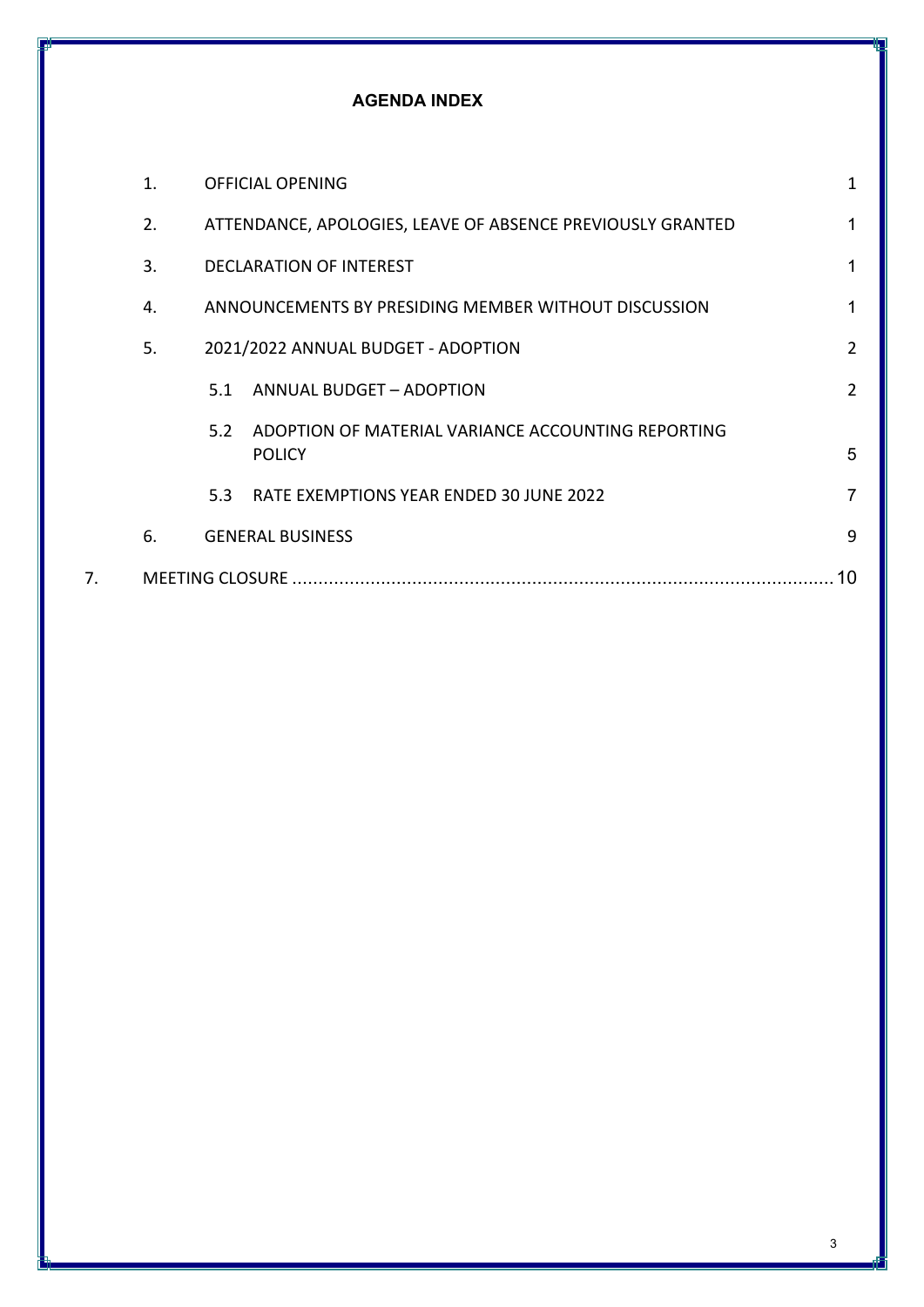

## *SHIRE OF WONGAN-BALLIDU* **AGENDA SPECIAL MEETING OF COUNCIL (BUDGET MEETING)**

To be held in the Council Chamber, Cnr Quinlan Street and Elphin Crescent, Wongan Hills on Wednesday, 7 July 2021 commencing at 3.00pm

#### **1. OFFICIAL OPENING**

#### *The Shire President to provide an Acknowledgement of Country:-*

*"I'd like to begin by acknowledging the Traditional Owners of the land on which we meet today. I would also like to pay my respects to Elders past and present."*

#### **2. ATTENDANCE, APOLOGIES, LEAVE OF ABSENCE PREVIOUSLY GRANTED**

Leave of absence previously granted to Crs Ganzer and Boekeman.

#### **3. DECLARATION OF INTEREST**

#### **4. ANNOUNCEMENTS BY PRESIDING MEMBER WITHOUT DISCUSSION**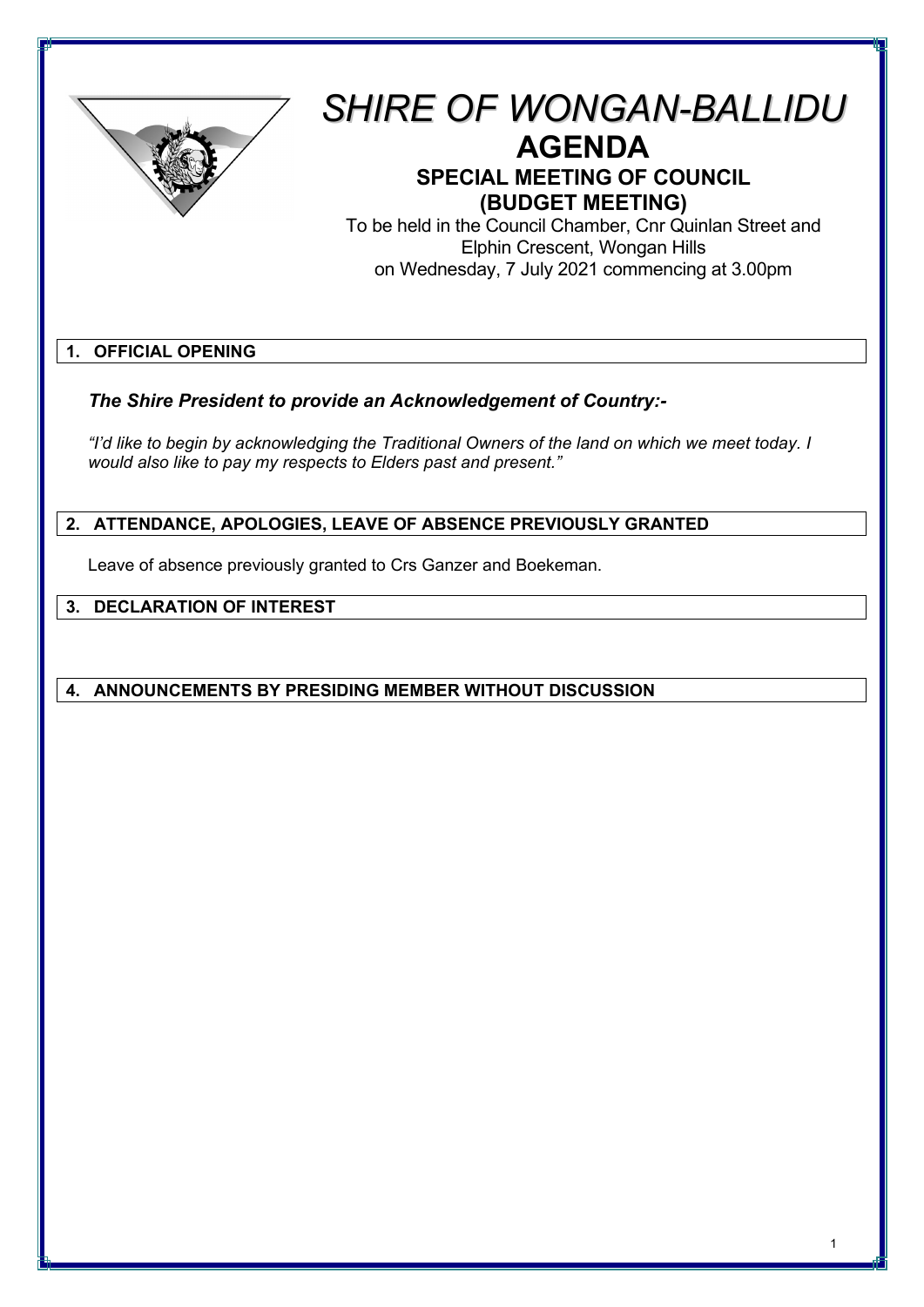#### **5. 2021/2022 ANNUAL BUDGET - ADOPTION**

#### **5.1 ANNUAL BUDGET – ADOPTION**

| <b>FILE REFERENCE:</b>              | F <sub>1</sub> 2 1                            |
|-------------------------------------|-----------------------------------------------|
| <b>REPORT DATE:</b>                 | 07 July 2021                                  |
| APPLICANT/PROPONENT:                | N/A                                           |
| OFFICER DISCLOSURE OF INTEREST:     | Nil                                           |
| <b>PREVIOUS MEETING REFERENCES:</b> | Nil                                           |
| AUTHOR:                             | <b>Stuart Taylor, Chief Executive Officer</b> |
| ATTACHMENTS:                        | 5.1. Draft Budget 2021-2022                   |

#### **PURPOSE OF REPORT:**

To consider and adopt the 2021/2022 Annual Budget.

#### **BACKGROUND:**

A final draft of the 2021/22 Annual Budget has been prepared for consideration based on the discussions and comments raised at Committee Meetings during June. In particular, the budget has been prepared on the basis of:

- (i) A nil increase in the rate yield;
- (ii) No increases in fees and charges;
- (iii) Councillor sitting fees have not been increased and remain at \$100.00 for ordinary council meetings. Shire President sitting fees remain at \$120.00. Committee sitting fees remain at \$45.00;
- (iv) Shire President Annual Allowance remains at \$1,000.00;
- $\overrightarrow{(v)}$  Deputy Shire President Annual Allowance remains at \$250.00;
- (vi) Councillor Electronic Allowance remains at \$1,000.

#### **COMMENT:**

The Annual Budget has been prepared in accordance with the *Local Government Act 1995* and the Local Government (Financial Management) Regulations 1996. It also complies with all the relevant Australian Accounting Standards.

#### **POLICY/LEGISLATIVE REQUIREMENTS:**

Pursuant to Section 6.2 of the *Local Government Act 1995*, the Budget for the Municipal Fund must be prepared and adopted by an absolute majority of Council by the 31 August each year.

#### **SUSTAINABILITY IMPLICATIONS:**

#### **Environment**

Many of the projects/activities contained in the Budget will have an environmental impact. The extent of any impact on the environment is assessed on an individual basis. The Shire does possess an environmental awareness and any adverse effect on the environment resulting from Shire activities is kept to a minimum.

#### **Economic**

With an approximate budget of \$10m, the Shire is a significant contributor to the economic base of the district. In conjunction with the Plan for the Future, the Budget provides an annual financial framework for meeting the longer-term objectives of improving physical and social infrastructure in the Shire.

**Social**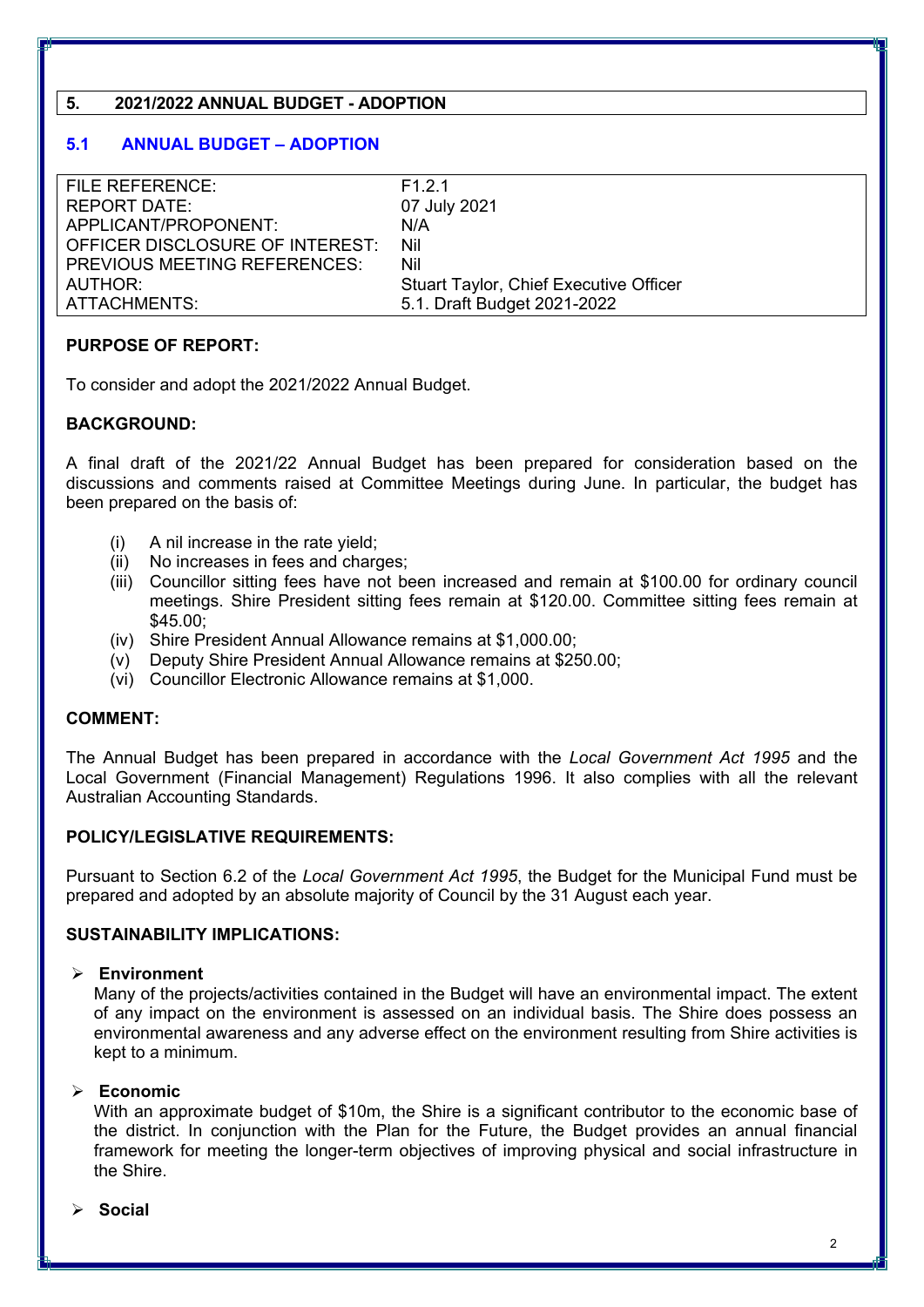The Budget is consistent with the social objective of improving the "liveability" of the district by improving amenities, services and facilities.

#### **FINANCIAL IMPLICATIONS:**

The Annual Budget determines how funds will be allocated for the forthcoming financial year. The early adoption of the budget provides the following advantages:

- Improves cash flow by providing for the early issue of rate notices. This will avoid a drain on Shire funds during the first two months of the financial year.
- Allows the Shire to maximise the investment of surplus funds as rates income is received earlier rather than later.
- Allows the Shire to proceed with Capital Works earlier in the financial year, enabling a better clearance of capital projects by year-end.

#### **OFFICER RECOMMENDATION:**

**That Council ADOPT the 2021/2022 Budget inclusive of the following rating and charging information:** 

#### **1. Rates**

 **The following Rates in the Dollar and Minimum Rates apply for the 2021/2022 financial year:** 

| <b>Land Category</b>                                    | <b>Rate in the Dollar</b> | <b>Minimum Rate</b> |
|---------------------------------------------------------|---------------------------|---------------------|
| <b>Gross Rental Values (GRV) - Wongan Hills</b>         | 9.8999                    | 682.95              |
| <b>Gross Rental Values (GRV) - Ballidu &amp; Cadoux</b> | 9.8999                    | 368.24              |
| <b>Unimproved Values (UV) - Mining</b>                  | 1.0545                    | 368.24              |
| <b>Unimproved Values (UV) - Rural</b>                   | 1.0545                    | 368.24              |

#### **2. Discounts and Concessions**

 **A two (2) percent discount will be granted on rates if they are paid in full within 21 days from the issue of the rates notice.** 

**3. Penalty Interest** 

 **Penalty interest of seven (7%) percent per annum, calculated daily by simple interest, will accrue on all rates that remain unpaid after they are due and payable.** 

#### **4. Due Dates for Rates and Instalment Plans The following payment option plan is prescribed:**

 **Option 1 – One Payment (with early payment discount) due by:** 

 **21 days from issue of rates notice (Date Due 20 August 2021).** 

 **Option 2 - One Payment due by:** 

 **35 days from issue of rates notice (Date Due 03 September 2021).** 

 **Option 3 - Four Payments (includes instalment interest and administration fee) due by: 35 Days from issue of rates notice (Date Due 03 September 2021). 98 Days from issue of rates notice (Date Due 05 November 2021). 168 Days from issue of rates notice (Date Due 14 January 2022). 231 Days from issue of rates notice (Date Due 18 March 2022).** 

 **An administration fee of \$10.00 per instalment applies. Instalment interest of 5.5% also applies. If an instalment option has been elected, penalty interest of 7% will apply from the due date of the instalment until the date the instalment is paid in full.**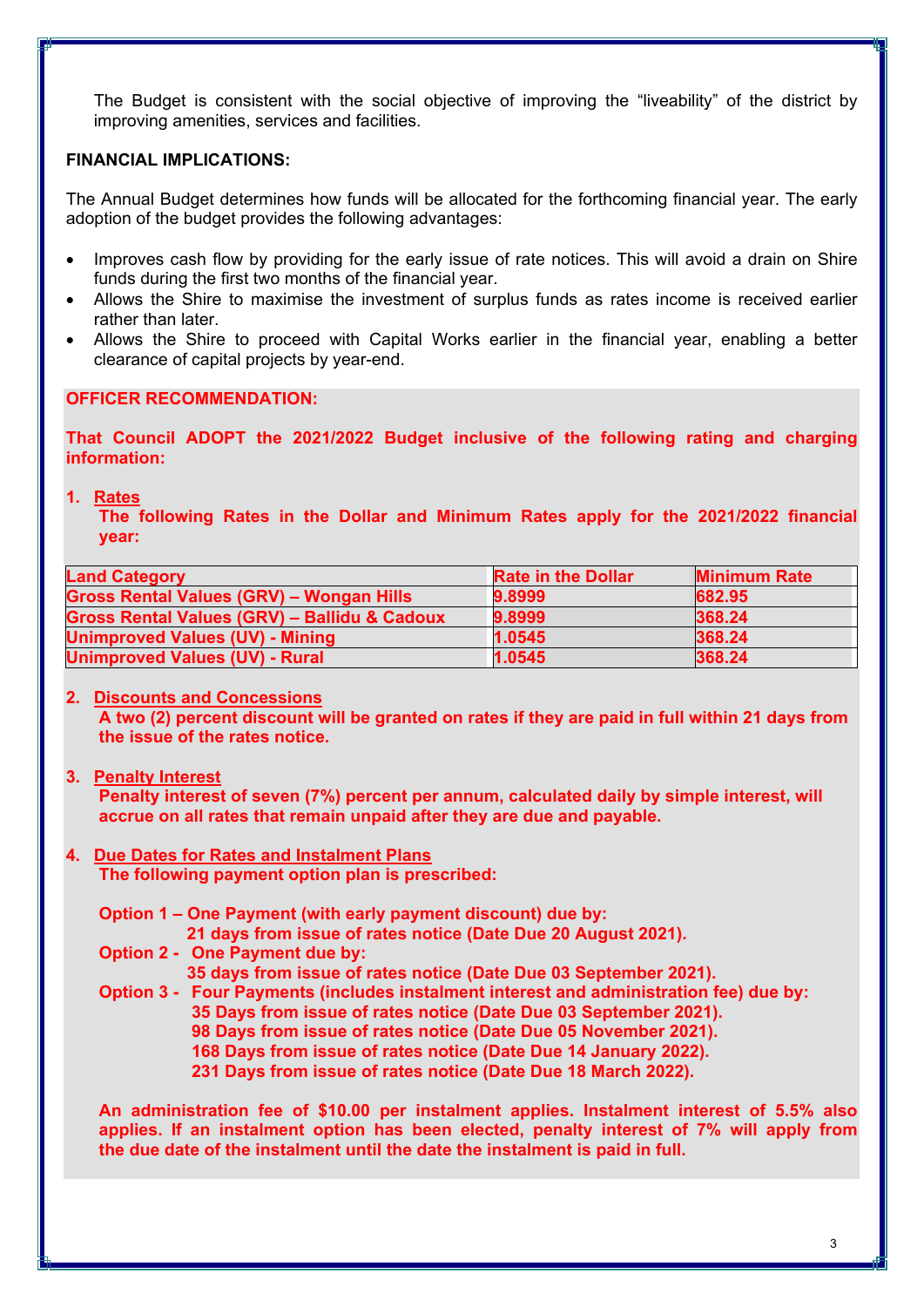- **5. Alternative Methods of Payment Ratepayers may elect to pay rates and charges by instalments other than those prescribed. Such an agreement will be subject to a \$20.00 administration fee. Outstanding rates will be subject to penalty interest.**
- **6. Rubbish and Recycling Charges In accordance with Section 67 of the** *Waste Avoidance and Resources Recovery Act 2007* **(as amended), an annual rubbish and recycling charge is imposed on the townsites of Ballidu and Wongan Hills as follows:**
- **Once weekly removal of domestic rubbish and fortnightly removal of recyclables \$254.00 per annum for 2 x 240 Lt Bin.**
- **Once weekly removal of commercial rubbish and fortnightly removal of recyclables \$254.00 per annum for 2 x 240 Lt bin.**
- **7. In accordance with Section 6.16 of the** *Local Government Act 1995* **(as amended) and Local Government (Financial Management) Regulations 1996 (as amended) Council resolves to adopt the fees and charges detailed in the 2021 - 2022 Schedule of Fees and Charges, as presented, incorporated in the 2021/2022 Annual Budget.**
- **8. In accordance with Section 6.11 of the** *Local Government Act 1995* **(as amended) and Local Government (Financial Management) Regulations 1996 (as amended) Council resolves create a new reserves account titled Finance System Replacement Reserve. This reserve account has been created with the purpose of "funding the replacement of the Shires core Local Government and Finance System-Synergysoft."**
- **9. That Council rename the "Medical Facilities & R4R Special Projects Reserve" to "Special Projects Reserve" and change the purpose of the reserve to "To fund Special Projects as identified by the Shire of Wongan-Ballidu**
- **10. That Council rename the "Housing Reserve" to "Land Development and Housing Reserve" and change the purpose of the reserve to "To fund land development and housing projects as identified by the Shire of Wongan-Ballidu**
- **11. Council adopts the 2021 2022 Reserves Budget, as presented, incorporated in the 2021/2022 Annual Budget.**

**ABSOLUTE MAJORITY REQUIRED**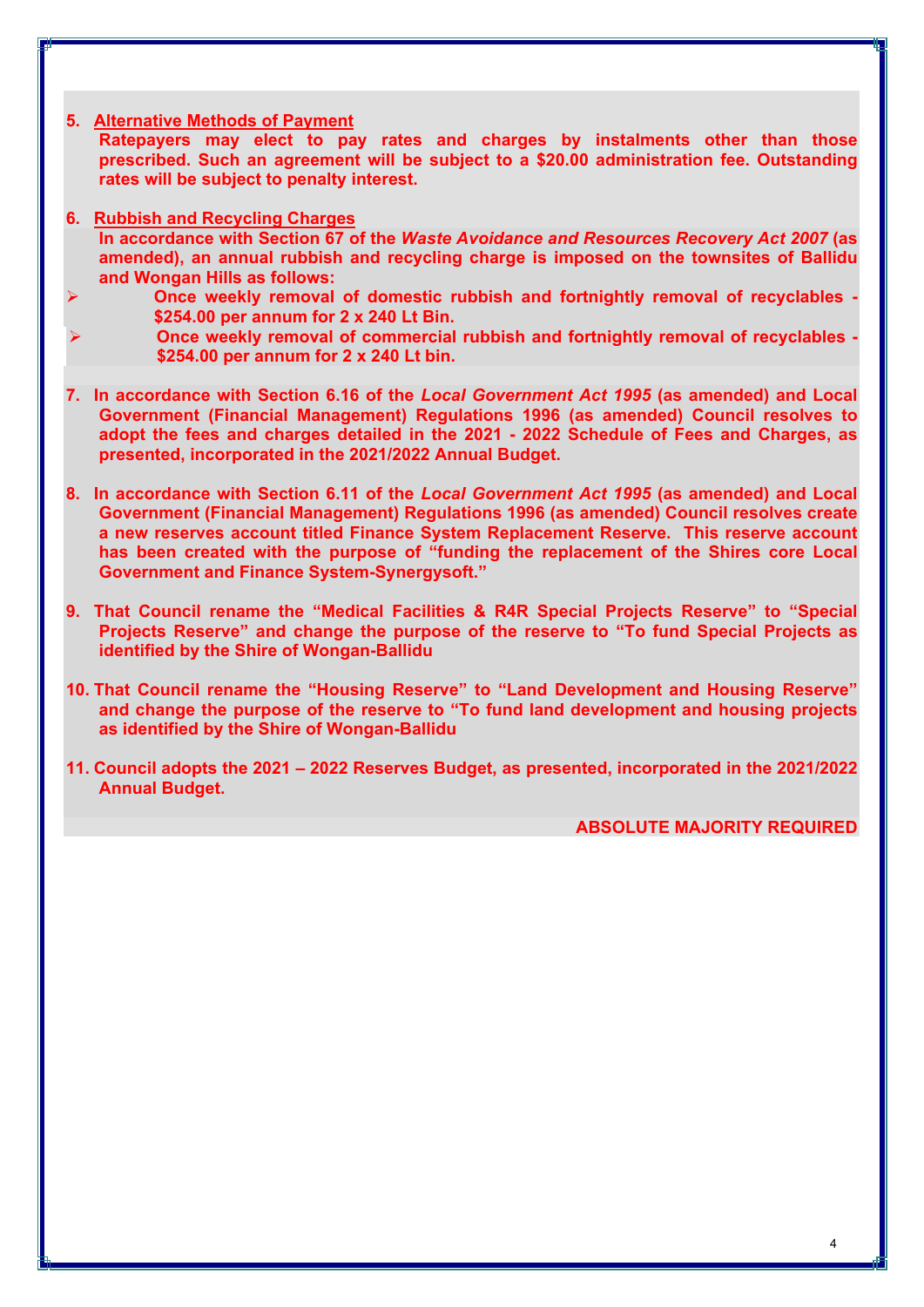#### **5.2 ADOPTION OF MATERIAL VARIANCE ACCOUNTING REPORTING POLICY**

| FILE REFERENCE:                | F 1 3                                         |
|--------------------------------|-----------------------------------------------|
| REPORT DATE:                   |                                               |
| APPLICANT/PROPONENT:           |                                               |
| OFFICER DISCLOSURE OF INTEREST | Nil                                           |
| PREVIOUS MEETING REFERENCES:   | Nil                                           |
| AUTHOR:                        | <b>Stuart Taylor, Chief Executive Officer</b> |
| ATTACHMENTS:                   |                                               |
|                                |                                               |

#### **PURPOSE OF REPORT:**

To confirm the adoption of the material variance accounting reporting policy for the 2021/2022 financial year.

#### **BACKGROUND:**

Under the Local Government (Financial Management) Regulations (FMR) 1996 the Council is to prepare a number of different financial reports outlining the financial operations at the previous month end date.

Regulation 34(5) - each financial year a Local government is also to adopt a percentage or value, calculated in accordance with AAS5, to be used in reporting material variances. These variances are to be reported at the "Nature and Type" level in the monthly financial reports.

#### **COMMENT:**

Nil

#### **POLICY REQUIREMENTS:**

Accounting Policy.

#### **LEGISLATIVE REQUIREMENTS:**

Regulation 34(5) - each financial year a Local government is also to adopt a percentage or value, calculated in accordance with AAS5, to be used in reporting material variances.

#### **STRATEGIC IMPLICATIONS:**

There are no known strategic requirements in relation to this item.

#### **SUSTAINABILITY IMPLICATIONS:**

- **Environment**  There are no known environmental implications associated with this item.
- **Economic**  There are no known economic implications associated with this proposal.
- **Social**  There are no known social implications associated with this proposal.
- **Financial Implications**  There are financial implications in relation to this item.

#### **VOTING REQUIREMENTS: ABSOLUTE MAJORITY REQUIRED: No**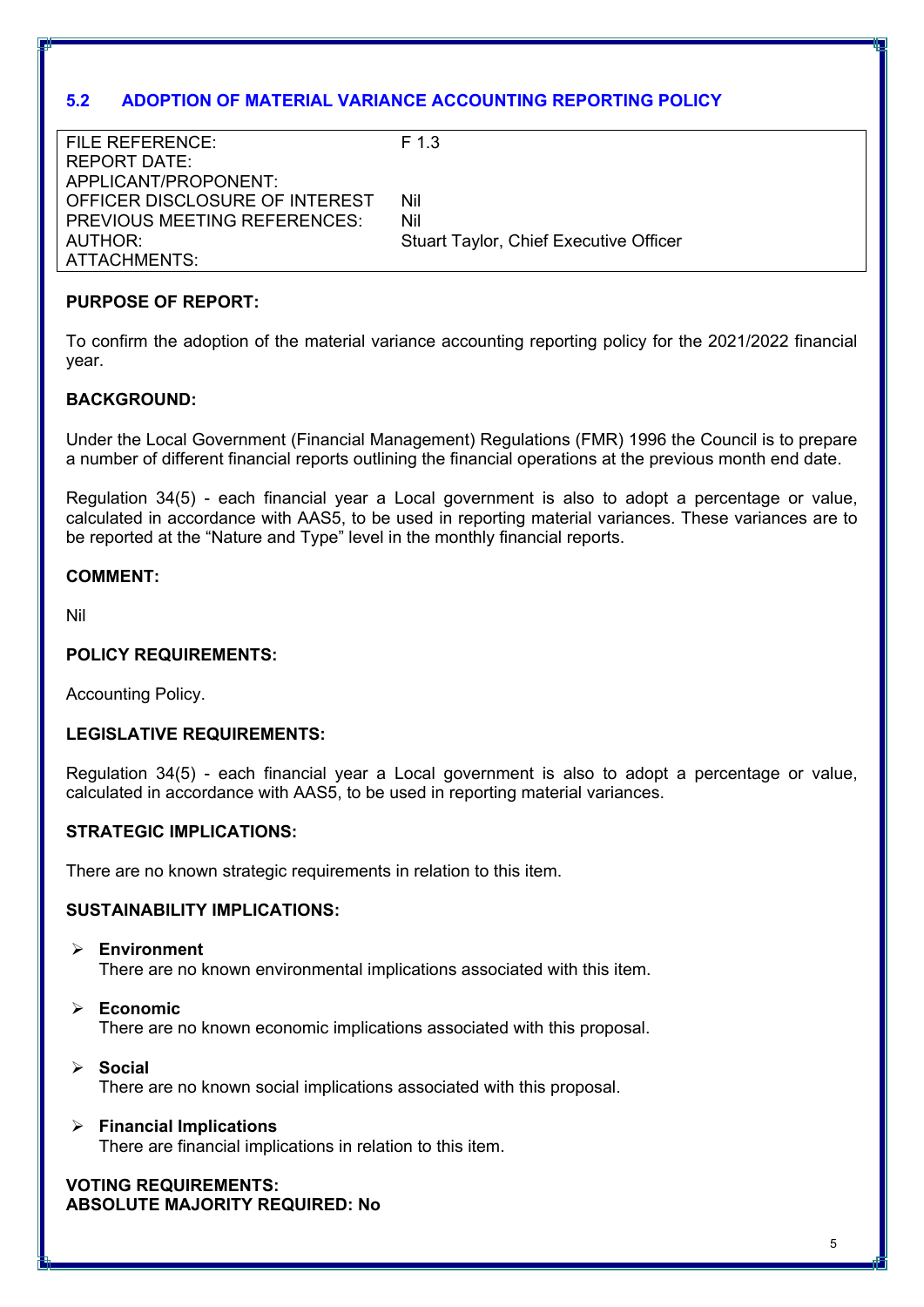#### **OFFICER RECOMMENDATION:**

**That Council, pursuant to Regulation 34 (5) of the Local Government (Financial Management) Regulations 1996, adopt the following material variance accounting reporting policy for 2021/2022 financial year;** 

**That the material variance threshold be set at 10% as per FM 34(1)(d). These variances are to be reported at the "Nature and Type" level in the monthly financial reports.** 

**A comments column in the Councils monthly financial reports be included highlighting material variance as follows:** 

**i. Operating Income operating expenditure and capital income and capital expenditure less than or exceeds the budget YTD by > 10%.**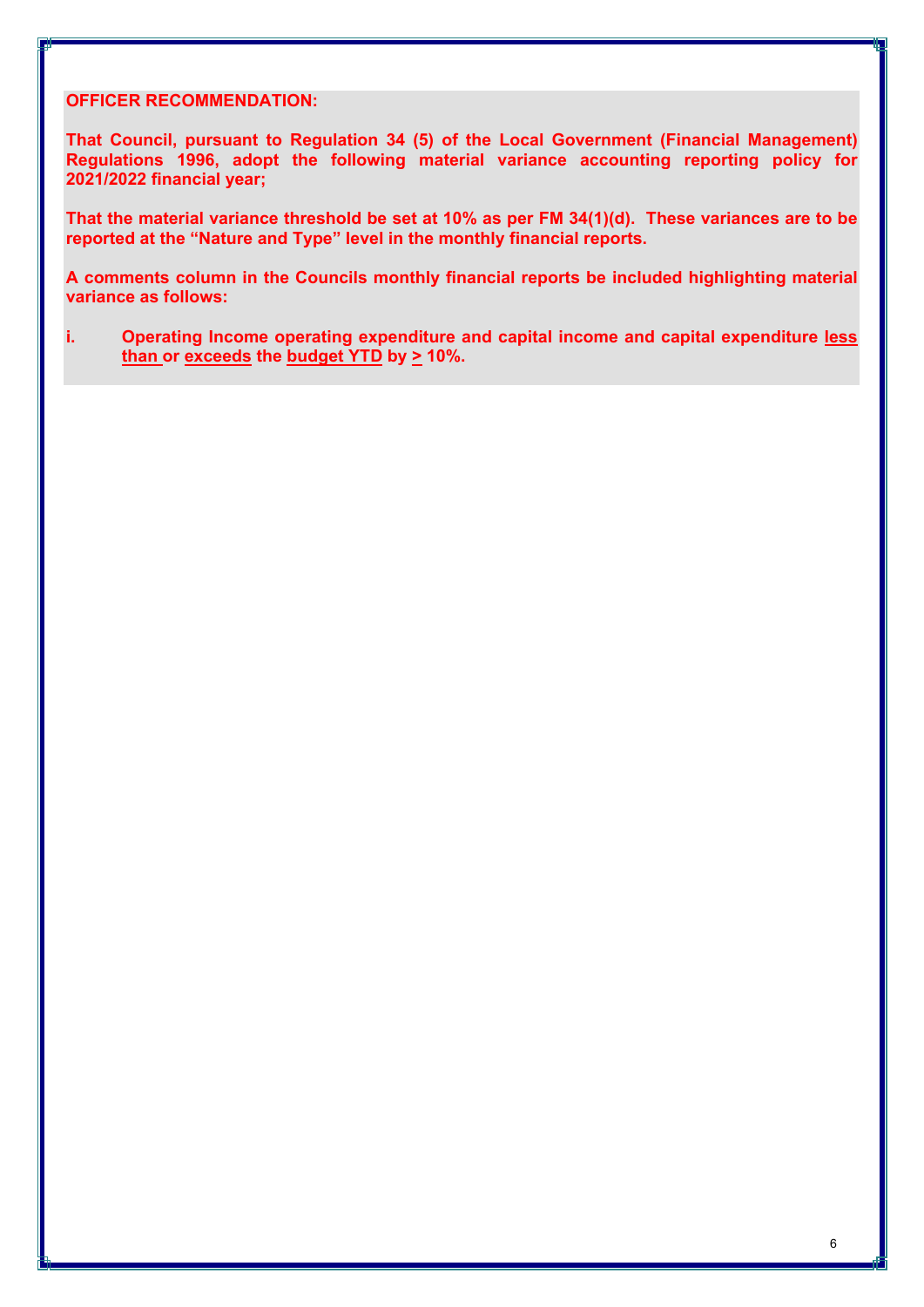#### **5.3 RATE EXEMPTIONS YEAR ENDED 30 JUNE 2022**

| <b>FILE REFERENCE:</b>               | R <sub>3.7</sub>                              |
|--------------------------------------|-----------------------------------------------|
| IREPORT DATE:                        |                                               |
| APPLICANT/PROPONENT:                 |                                               |
| OFFICER DISCLOSURE OF INTEREST       | Nil                                           |
| <b>IPREVIOUS MEETING REFERENCES:</b> | Nil                                           |
| AUTHOR:                              | <b>Stuart Taylor, Chief Executive Officer</b> |
| ATTACHMENTS:                         |                                               |

#### **PURPOSE OF REPORT:**

To confirm the rating exemptions that will apply for the Financial Year ended 30 June 2022.

#### **BACKGROUND:**

Council wishes to assist Not for Profit associations occupying Council land in meeting their objectives.

#### **COMMENT:**

The Minister for Local Government approval will be necessary for exempting the Sports Council owned land.

The result will be that land is treated the same whether it be for charitable purposes or Not for Profit sporting and cultural purposes.

#### **POLICY REQUIREMENTS:**

Recreational, Sporting and Not For Profit Associations – Rate Rebate.

#### **LEGISLATIVE REQUIREMENTS:**

Section 6.26 of the Act stipulates that all land within a district is rateable land, except in certain circumstances, including:

*(2) (d) land used or held exclusively by a religious body as a place of public worship or in relation to that worship, a place of residence of a minister of religion, a convent, nunnery or monastery, or occupied exclusively by a religious brotherhood or sisterhood;*

*(e) land used exclusively by a religious body as a school for the religious instruction of children;*

*(g) land used exclusively for charitable purposes;* 

*(6) Land does not cease to be used exclusively for a purpose mentioned in subsection (2) merely because it is used occasionally for another purpose which is of a charitable, benevolent, religious or public nature.*

#### **STRATEGIC IMPLICATIONS:**

There are no known strategic requirements in relation to this item.

#### **SUSTAINABILITY IMPLICATIONS:**

#### **Environment**

There are no known environmental implications associated with this item.

#### **Economic**

There are no known economic implications associated with this proposal.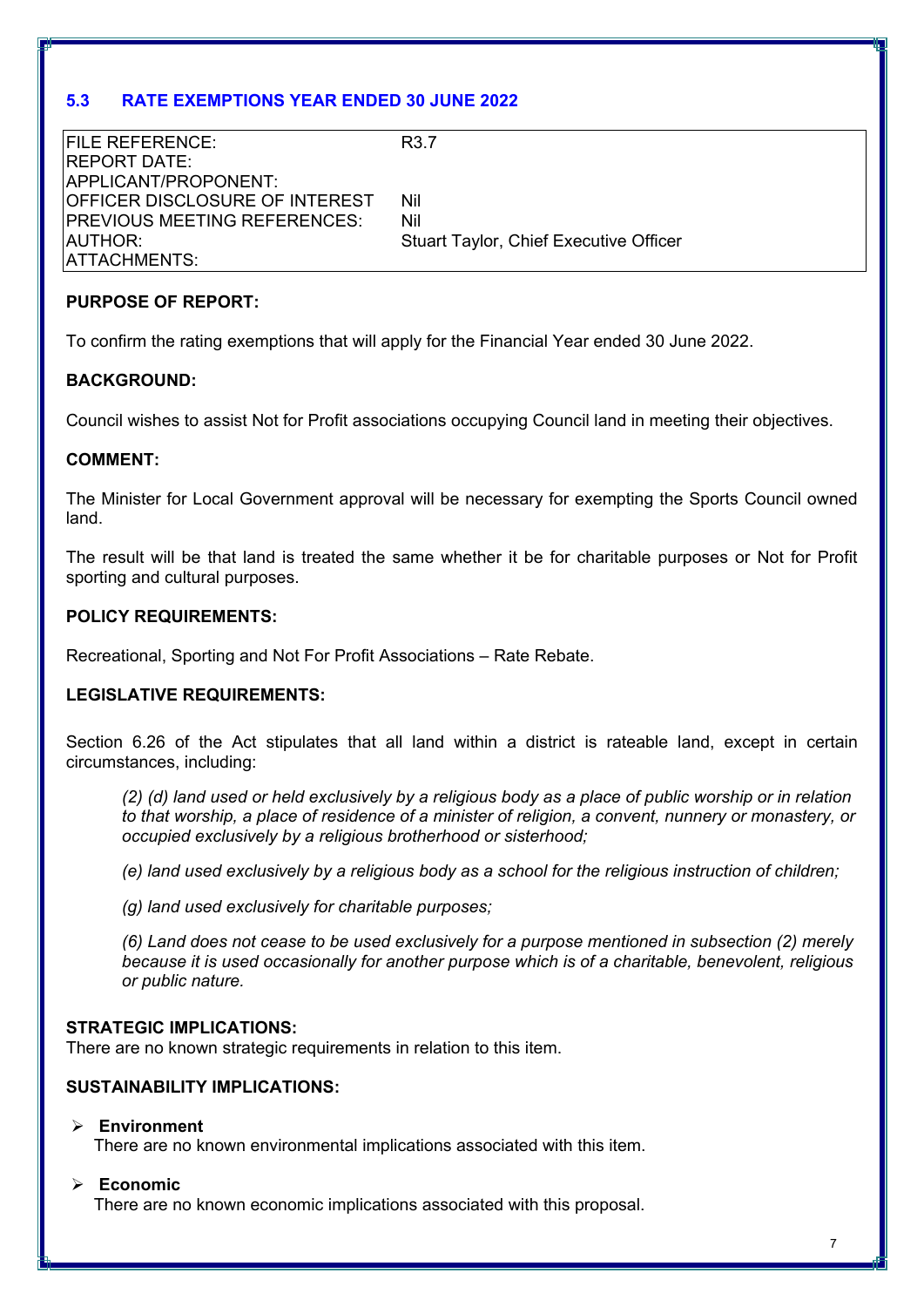#### **Social**

There are no known social implications associated with this proposal.

#### **Financial Implications**

Rating Exemptions will reduce the Shire's rateable income by approximately \$14,000.00. This has been incorporated into the 2021/2022 annual budget.

#### **VOTING REQUIREMENTS: ABSOLUTE MAJORITY REQUIRED: No**

#### **OFFICER RECOMMENDATION:**

**That Council confirm the following rate exemptions will apply for the financial year ended 30 June 2022:** 

**A1134 Ballidu Contemporary Arts Society A1135 Ballidu Contemporary Arts Society Gallery A359 Ballidu Hall A1332 CWA Land, Kondut A266 Kondut Sports Council Hall A434 St Johns Ambulance A470 Wongan-Ballidu Aged Persons Homes – Units A440 Wongan-Ballidu Aged Persons Homes – Units A421 Wongan-Ballidu Aged Persons Homes – Units A409 Scout Association – former Scout Hall, Hospital Road vacant land A379 Ballidu Sports Council buildings, recreation assets and farm land (on Council reserve) A356 Kondut Sports Council cropping land (Rates pa Nil) A1359 Cadoux Sports Council farm land (Rates pa Nil) A1351 Cadoux Sports Council vacant land (Rates pa Nil) A1279 Wongan Hills Sports Council farm land (Rates pa Nil) A82 Wongan Hills Sports Council farm land (Rates pa Nil) A336 Wongan Hills Sports Council farm land (Rates pa Nil) A801 Kanyana – Shop (S6.26 (g) LGA) (Rates pa Nil) A372 Cadoux Sportsgrounds and facilities A1221 Wongan Hills Sportsgrounds, Golf Course and facilities A813 Cubby House Child Care Building, Stickland Street, Wongan Hills** 

**A616 Wongan Community Store, Fenton Place, Wongan Hills**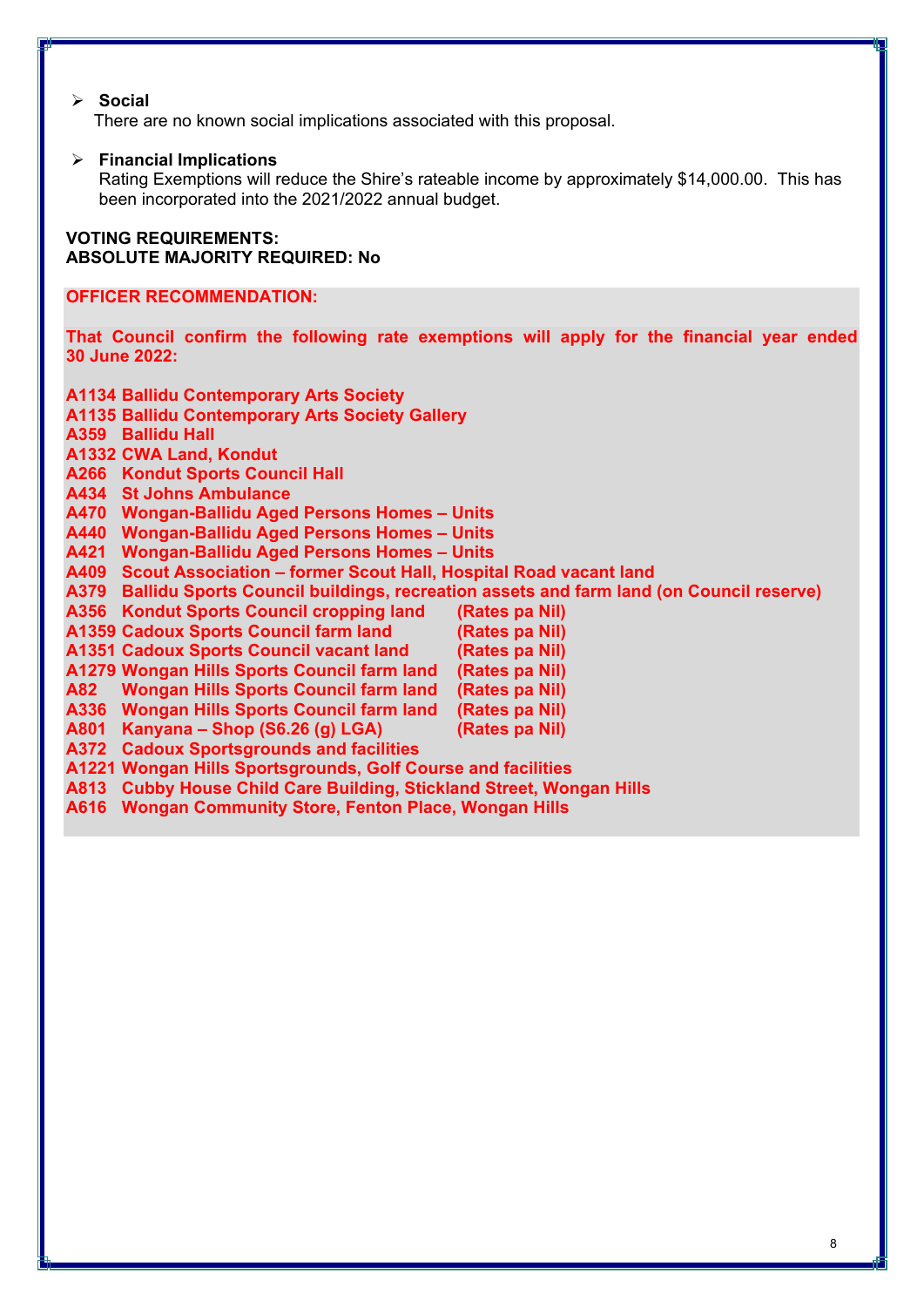| <b>MEETING CLOSURE</b> |  |
|------------------------|--|

9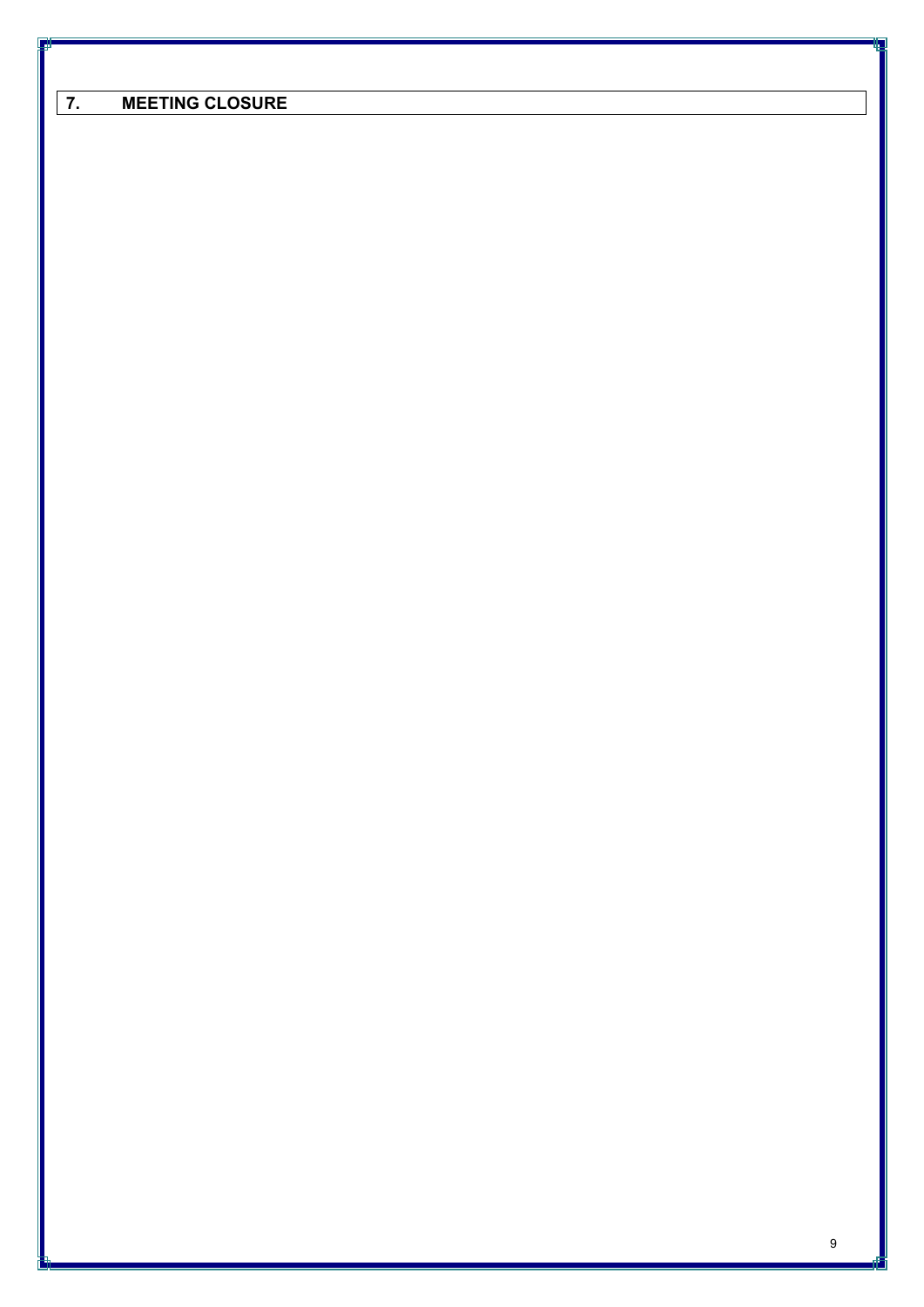|                                                                |                                                         |                      | SHIRE OF WONGAN-BALLIDU |                       |                       |                       |  |  |  |  |  |  |
|----------------------------------------------------------------|---------------------------------------------------------|----------------------|-------------------------|-----------------------|-----------------------|-----------------------|--|--|--|--|--|--|
|                                                                | STATEMENT OF FINANCIAL ACTIVITY (PROG) FOR 30 JUNE 2021 |                      |                         |                       |                       |                       |  |  |  |  |  |  |
|                                                                | Approved Budget Revised Budget                          |                      |                         |                       | Projected to          |                       |  |  |  |  |  |  |
| <b>INCOME</b>                                                  | 2020-2021                                               | 2020-2021            | YTD BUDGET *            | <b>YTD Actual</b>     | 30/6/21               | <b>Budget 2021/22</b> |  |  |  |  |  |  |
|                                                                |                                                         |                      |                         |                       |                       |                       |  |  |  |  |  |  |
| General Purpose Income                                         | (4,028,599)                                             | (4,028,599)          | (4,028,599)             | (5, 128, 718)         | (5, 128, 718)         | (4, 177, 066)         |  |  |  |  |  |  |
| Governance                                                     | (53,021)                                                | (53,021)             | (53,021)                | (59, 392)             | (59, 392)             | (35,021)              |  |  |  |  |  |  |
| Law Order and Public Safety                                    | (35,500)                                                | (47,500)             | (47,500)                | (43, 532)             | (48, 366)             | (55, 150)             |  |  |  |  |  |  |
| <b>Education and Welfare</b><br>Health                         | (13, 883)                                               | (13, 883)            | (13, 883)               | (8,067)               | (8,067)               | (11, 120)             |  |  |  |  |  |  |
|                                                                | (29, 100)                                               | (29, 100)            | (29, 100)               | (28, 507)             | (28, 448)             | (84, 490)             |  |  |  |  |  |  |
| Housing                                                        | (64, 500)                                               | (64, 500)            | (64, 500)               | (56, 746)             | (56, 746)             | (64, 500)             |  |  |  |  |  |  |
| <b>Community Amenities</b>                                     | (196, 736)                                              | (205, 436)           | (205, 436)              | (207, 737)            | (207, 737)            | (216, 014)            |  |  |  |  |  |  |
| <b>Recreation and Culture</b>                                  | (938, 723)                                              | (1,524,633)          | (1,524,633)             | (490, 477)            | (490, 252)            | (1,032,000)           |  |  |  |  |  |  |
| Transport                                                      | (1, 393, 745)                                           | (1,763,431)          | (1,763,431)             | (1, 291, 306)         | (1,500,545)           | (3, 557, 169)         |  |  |  |  |  |  |
| <b>Economic Services</b>                                       | (37, 950)                                               | (37, 950)            | (37, 950)               | (71, 829)             | (71, 829)             | (59, 800)             |  |  |  |  |  |  |
| Other Property and Services                                    | (355, 201)                                              | (484, 201)           | (484, 201)              | (460, 811)            | (460, 811)            | (361, 244)            |  |  |  |  |  |  |
| <b>TOTAL INCOME</b>                                            | (7, 146, 957)                                           | (8, 252, 253)        | (8, 252, 253)           | (7, 847, 122)         | (8,060,911)           | (9,653,574)           |  |  |  |  |  |  |
| <b>OPERATING EXPENSES</b>                                      |                                                         |                      |                         |                       |                       |                       |  |  |  |  |  |  |
| General Purpose Income                                         | 121,385                                                 | 124,565              | 124,565                 | 109,472               | 118,120               | 105,726               |  |  |  |  |  |  |
| Governance                                                     | 307,375                                                 | 307,375              | 307,375                 | 387,524               | 322,427               | 534,799               |  |  |  |  |  |  |
| Law Order and Public Safety                                    | 161.509                                                 | 173,509              | 173,509                 | 161,058               | 167,819               | 165,592               |  |  |  |  |  |  |
| <b>Education and Welfare</b>                                   | 176.764                                                 | 176,764              | 176,764                 | 130,198               | 137,861               | 221.573               |  |  |  |  |  |  |
| Health                                                         | 406,067                                                 | 414,917              | 414,917                 | 375,471               | 402,125               | 407,106               |  |  |  |  |  |  |
| Housing<br><b>Community Amenities</b>                          | 191,444<br>504,271                                      | 191,444<br>506,271   | 191,444<br>506,271      | 163,038<br>484,397    | 176,556<br>541,713    | 172,364<br>530,375    |  |  |  |  |  |  |
| <b>Recreation and Culture</b>                                  | 1,847,292                                               | 1,832,775            | 1,832,775               | 1,663,092             | 1,757,803             | 1,689,422             |  |  |  |  |  |  |
| Transport                                                      | 2,935,405                                               | 2,935,405            | 2,935,405               | 2,771,036             | 2,912,421             | 2,905,038             |  |  |  |  |  |  |
| <b>Economic Services</b>                                       | 239,099                                                 | 189,919              | 189,919                 | 180,695               | 189,920               | 189,073               |  |  |  |  |  |  |
|                                                                |                                                         |                      |                         |                       |                       |                       |  |  |  |  |  |  |
| Other Property and Services<br><b>TOTAL OPERATING EXPENSES</b> | 945,807<br>7,836,419                                    | 973,707<br>7,826,652 | 973,707<br>7,826,652    | 607,963<br>7,033,943  | 749,155<br>7,475,922  | 275,390<br>7,196,457  |  |  |  |  |  |  |
|                                                                |                                                         |                      |                         |                       |                       |                       |  |  |  |  |  |  |
| <b>NET OPERATING (SURPLUS) / DEFICIT</b>                       | 689,461                                                 | (425, 602)           | (425,602)               | (813, 180)            | (584,989)             | (2, 457, 117)         |  |  |  |  |  |  |
| <b>CAPITAL EXPENSES</b>                                        |                                                         |                      |                         |                       |                       |                       |  |  |  |  |  |  |
| Land & Buildings                                               | 965,992                                                 | 1,462,073            | 1,462,073               | 481,272               | 563,006               | 1,714,347             |  |  |  |  |  |  |
| Furniture & Equipment                                          | 25,496                                                  | 36,996               | 36,996                  | 12,235                | 28,461                | 235,000               |  |  |  |  |  |  |
| <b>Motor Vehicles</b>                                          | 132,000                                                 | 132,000              | 132,000                 | 145,392               | 133,415               | 165,000               |  |  |  |  |  |  |
| Plant                                                          | 678,000                                                 | 499,000              | 499,000                 | 443,346               | 443,282               | 690,000               |  |  |  |  |  |  |
| Infrastructure Other<br>Infrastructure Roads                   | 561.730<br>2,052,135                                    | 31,480<br>2,451,235  | 31,480<br>2,451,235     | 14,441<br>2,202,490   | 14,441<br>2,210,390   | 96.724<br>3,999,805   |  |  |  |  |  |  |
| <b>TOTAL CAPITAL</b>                                           | 4,415,353                                               | 4,612,784            | 4,612,784               | 3,299,176             | 3,392,995             | 6,900,875             |  |  |  |  |  |  |
| <b>TOTAL OPERATING &amp; CAPITAL</b>                           | 5,104,814                                               | 4,187,183            | 4,187,183               | 2,485,997             | 2,808,006             | 4,443,759             |  |  |  |  |  |  |
|                                                                |                                                         |                      |                         |                       |                       |                       |  |  |  |  |  |  |
| <b>ADJUST - NON CASH ITEMS</b>                                 |                                                         |                      |                         |                       |                       |                       |  |  |  |  |  |  |
| Depreciation<br>Profit on sale of assets                       | (2,434,945)                                             | (2,434,945)          | (2,434,945)             | (2,321,476)<br>92,498 | (2,524,388)<br>92,498 | (2,520,170)<br>5,390  |  |  |  |  |  |  |
| Loss on sale of assets                                         | (234, 180)                                              | (234, 180)           | (234, 180)              | 176,336.16            | (176, 336)            | (156, 192)            |  |  |  |  |  |  |
| Proceeds from Sale of Assets                                   | (208, 500)                                              | (134,500)            | (134,500)               | (293, 445)            | (293, 445)            | (171,000)             |  |  |  |  |  |  |
| Transfer from reserves                                         | (764, 851)                                              | (934, 851)           | (934, 851)              | (531, 808)            | (531,808)             | (1,302,000)           |  |  |  |  |  |  |
| Transfer to reserves                                           | 298,950                                                 | 943,200              | 943,200                 | 593,200               | 593,200               | 1,057,000             |  |  |  |  |  |  |
| Interest paid to reserves                                      | 19,810                                                  | 19,810               | 19,810                  | 9,662                 | 9,662                 | 9,575                 |  |  |  |  |  |  |
| Net Movement in LSL Reserve                                    |                                                         |                      |                         | (237)                 | (237)                 |                       |  |  |  |  |  |  |
| Movement in LSL Provision                                      |                                                         |                      |                         |                       |                       |                       |  |  |  |  |  |  |
| Loan proceeds                                                  | (57,000)                                                | (57,000)             | (57,000)                | (40,000)              | (40,000)              |                       |  |  |  |  |  |  |
| Loan principal repayment                                       | 118,705                                                 | 118,705              | 118,705                 | 112,629               | 112,629               | 119,587               |  |  |  |  |  |  |
| Loan to SSL Parties<br><b>SSL Principal Reimbursements</b>     | 57,000<br>(36,089)                                      | 57,000<br>(36,089)   | 57,000<br>(36,089)      | 40,000<br>(30,014)    | 40,000<br>(36,089)    | (35, 265)             |  |  |  |  |  |  |
| Less (Surplus)/deficit B/Fwd                                   | (1,863,714)                                             | (1,504,375)          | (1,504,375)             | (1,504,376)           | (1,504,376)           | (1,450,684)           |  |  |  |  |  |  |
|                                                                |                                                         |                      |                         |                       |                       |                       |  |  |  |  |  |  |
| <b>ADJUSTED CLOSING (SURPLUS) / DEFICIT</b>                    | (0)                                                     | (10, 042)            | (10, 042)               | (1, 563, 706)         | (1,450,684)           | (0)                   |  |  |  |  |  |  |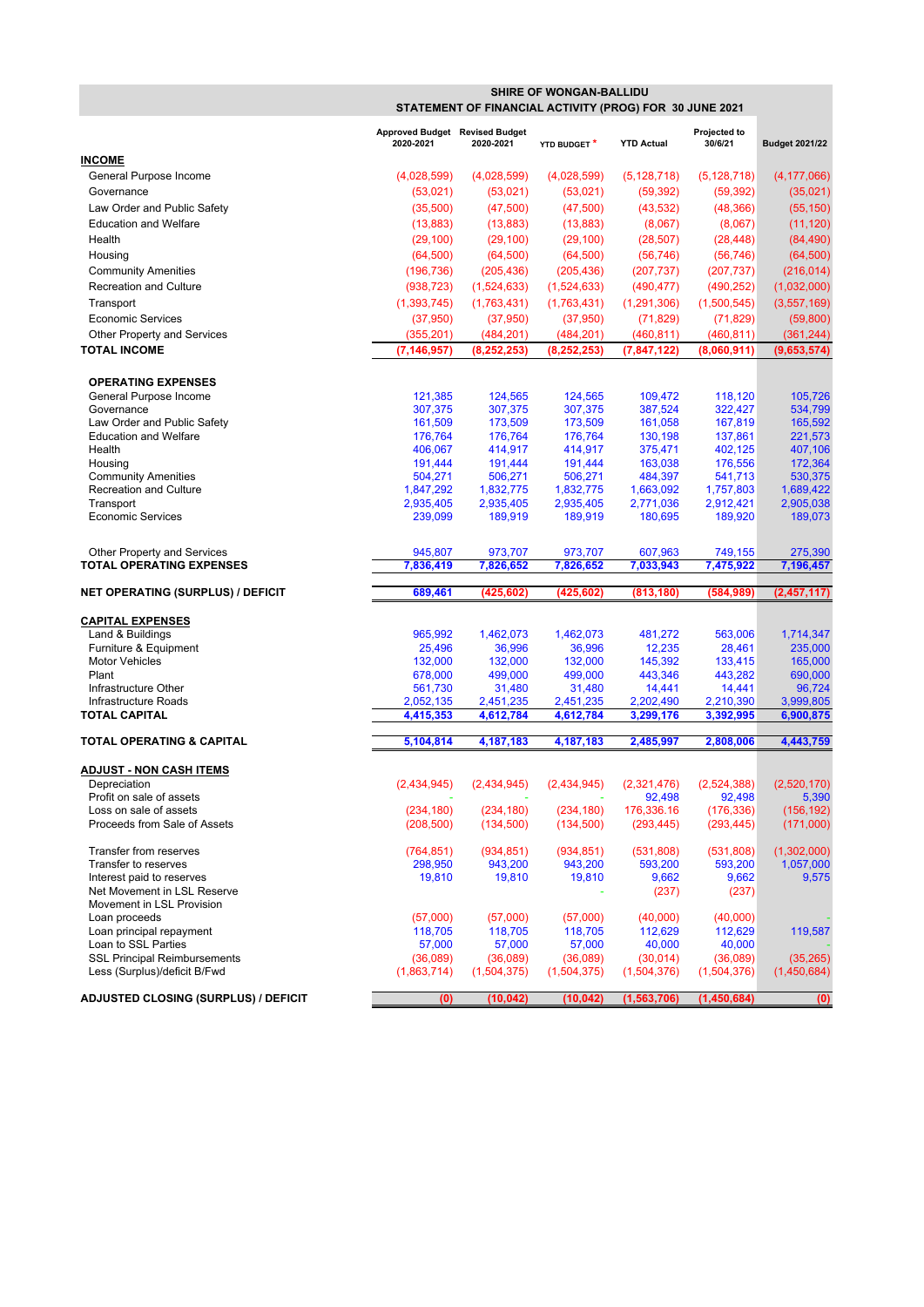|                                        |                               |                                                |                                |                            |                              |                                   |                                                | <b>SHIRE OF WONGAN - BALLIDU</b><br>2021/2022 RESERVE BUDGET |                            |                              |                       |                         |                     |                            |                                                                  |                                               |                           |                                 |             |                                                              |
|----------------------------------------|-------------------------------|------------------------------------------------|--------------------------------|----------------------------|------------------------------|-----------------------------------|------------------------------------------------|--------------------------------------------------------------|----------------------------|------------------------------|-----------------------|-------------------------|---------------------|----------------------------|------------------------------------------------------------------|-----------------------------------------------|---------------------------|---------------------------------|-------------|--------------------------------------------------------------|
|                                        | 2020/21 CURRENT YEAR'S BUDGET |                                                |                                |                            |                              |                                   |                                                |                                                              | ACTUAL YTD AT 30 JUNE 2021 |                              |                       |                         |                     | PROJECTION TO 30 JUNE 2021 |                                                                  |                                               | DRAFT BUDGET 30 JUNE 2022 |                                 |             |                                                              |
| <b>Reserve Description</b>             | GL Acct.                      | <b>Budget Opening</b><br><b>Balance 1/7/20</b> | <b>Transfer</b> in<br>Interest | <b>Transfer to</b><br>Muni | <b>Transfer from</b><br>Muni | <b>Closing Balance</b><br>30/6/21 | <b>Actual Opening</b><br><b>Balance 1/7/20</b> | <b>Transfer in</b><br>Interest                               | Transfor to<br>Muni        | <b>Transfer from</b><br>Muni | <b>Actual Balance</b> | Transfer in<br>Interest | Transfer to<br>Muni | Muni                       | <b>Transfer from Projected Closing</b><br><b>Balance 30/6/20</b> | Estimated<br><b>Opening Balance</b><br>1/7/20 | Transfer in<br>Interest   | Transter to<br>Muni From<br>Res | Muni to Res | Estimated<br><b>Transfer from Closing Balance</b><br>30/6/21 |
| Community Resource Centre Reserve      | 01989                         | (32, 504)                                      | (278)                          | 15,296                     | (19.950)                     | (37.43)                           | (32, 504)                                      | (185.78)                                                     | 15,296.00                  | (19.950.00)                  | (37.34                | (186)                   | 15,296              | (19.950)                   | (37.34)                                                          | (37, 344)                                     | (187)                     |                                 |             | (37, 531)                                                    |
| Depot Improvement Reserve              | 01940                         | (10, 486)                                      | (64)                           |                            |                              | (10, 55)                          | (10, 486)                                      | (59.92)                                                      |                            |                              | (10, 546)             | (60)                    |                     |                            | (10, 54)                                                         | (10.546)                                      | (53)                      |                                 |             | (10, 59)                                                     |
| <b>Historical Publications Reserve</b> | 01965                         | (7.067)                                        | (69)                           |                            |                              | (7, 136)                          | (7,067)                                        | (40.38)                                                      |                            |                              | (7.10                 | (40)                    |                     |                            | (7.10)                                                           | (7, 108)                                      | (36)                      |                                 |             | (7, 143)                                                     |
| Land Development and Housing Reserve   | 01955                         | (1,851)                                        | (18)                           |                            | (496,000)                    | (497,86                           | (1,851)                                        | (10.56)                                                      |                            | $-$ (116,000.00)             | (117.862)             | (11)                    |                     | (116,000)                  | (117.86)                                                         | (117, 862)                                    | (591)                     | 200,000                         | (245,000)   | (163, 452)                                                   |
| LSL Reserve                            | 01935                         | (41, 498)                                      | (398)                          |                            |                              | (41, 89)                          | (41, 498)                                      | (237.17)                                                     |                            |                              | (41, 73)              | (237)                   |                     |                            | (41, 73)                                                         | (41, 735)                                     | (209)                     |                                 |             | (41, 94)                                                     |
| Special Projects Reserve               | 01975                         | (348,906)                                      | (3,736)                        | 30.000                     | (40,000)                     | (362, 642)                        | (348.906)                                      | (1.993.98)                                                   | 30.000.00                  | (40.000.00)                  | (360,900              | (1,994)                 | 30,000              | (40,000)                   | (360.900)                                                        | (360.900)                                     | (1,809)                   | 30,000                          |             | (332, 70)                                                    |
| Patterson Street JV Housing Reserve    | 01988                         | (43,980)                                       | (383)                          |                            | (5,000)                      | (49, 36)                          | (43,980)                                       | (251.37)                                                     |                            | (5.000.00)                   | (49, 232)             | (251)                   |                     | (5.000)                    | (49, 232)                                                        | (49, 232)                                     | (247)                     |                                 | (5.000)     | (54, 478)                                                    |
| Plant Reserve                          | 01945                         | (660,098)                                      | (9.048)                        | 414.000                    | (265, 500)                   | (520, 646)                        | (660,098)                                      | (3.772.44)                                                   | 335.082.00                 | (265, 500.00)                | (594, 28)             | (3.772)                 | 335.082             | (265, 500)                 | (594.28)                                                         | (594, 288)                                    | (2.978)                   | 641.000                         | (740,000)   | (696, 26)                                                    |
| Quinlan Street JV Housing Reserve      | 01987                         | (44, 533)                                      | (389)                          |                            | (5,000)                      | (49, 922)                         | (44, 533)                                      | (254.51)                                                     | $\sim$                     | (5,000.00)                   | (49, 78)              | (255)                   |                     | (5.000)                    | (49.78)                                                          | (49, 788)                                     | (250)                     |                                 | (5,000)     | (55,037)                                                     |
| Stickland JV Housing Reserve           | 01986                         | (53.142)                                       | (473)                          |                            |                              | (53.615)                          | (53.142)                                       | (303.71)                                                     |                            |                              | (53.44)               | (304)                   |                     |                            | (53.44)                                                          | (53.446)                                      | (268)                     |                                 | (5.000)     | (58, 71)                                                     |
| Swimming Pool Reserve                  | 01970                         | (114, 767)                                     | (1.361)                        | 86,500                     |                              | (29, 62)                          | (114, 767)                                     | (655.88)                                                     | 51,430.00                  |                              | (63,993)              | (656)                   | 51,430              |                            | (63, 99)                                                         | (63.993)                                      | (321)                     | 49,000                          |             | (15, 313)                                                    |
| Waste Management Reserve               | 01920                         | (44,981)                                       | (393)                          |                            | (5,000)                      | (50, 374)                         | (44, 981)                                      | (257.05)                                                     |                            | (5,000.00)                   | (50, 239)             | (257)                   |                     | (5.000)                    | (50.23)                                                          | (50, 239)                                     | (252)                     |                                 | (5.000)     | (55, 490)                                                    |
| Sporting Co-Location Reserve           | 01990                         | (286, 851)                                     | (2.204)                        | 289,055                    | (106, 750)                   | (106, 750)                        | (286, 851)                                     | (1,639.35)                                                   |                            | $-$ (136,750.00)             | (425, 241)            | (1.639)                 |                     | (136, 750)                 | (425, 241)                                                       | (425, 241)                                    | (2.126)                   | 331,750                         |             | (95, 617)                                                    |
| Doctor Subsidy Reserve                 | 01991                         | (150,000)                                      | (996)                          | 100,000                    |                              | (50, 99)                          | (150,000)                                      |                                                              | 100,000.00                 |                              | (50,000)              |                         | 100,000             |                            | (50.00)                                                          | (50,000)                                      | (250)                     | 50,250                          |             |                                                              |
| Finance System Replacement Reserve     | 01992                         |                                                |                                |                            |                              |                                   |                                                |                                                              |                            |                              |                       |                         |                     |                            |                                                                  |                                               |                           |                                 | (52.000)    | (52.000)                                                     |
| <b>TOTALS</b>                          |                               | (1,840,666)                                    | (19.810)                       | 934,851                    | (943, 200)                   | (1.868.825                        | (1.840.666)                                    | (9.662)                                                      | 531.808                    | (593.200)                    | (1.911.720.37)        | (9.662)                 | 531,808             | (593.200)                  | (1.911.72)                                                       | (1,911,720)                                   | (9.575)                   | 1.302.000                       | (1.057.000) | (1,676,295)                                                  |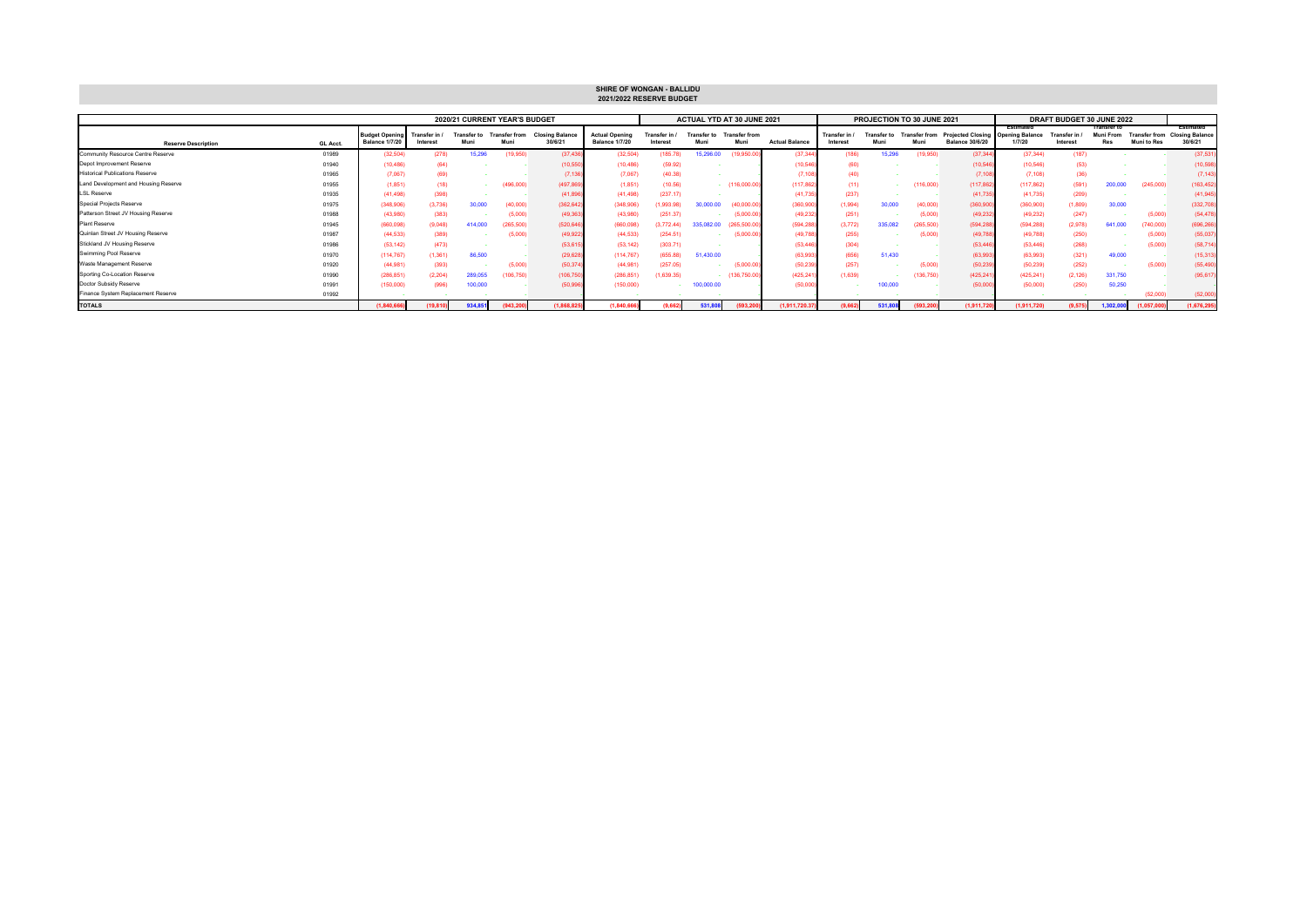| <b>Works Program</b>                                | <b>Section</b>                                                                                                                                                                                         | <b>Comments</b>                       | <b>Funding</b><br><b>Source</b> | <b>Fully</b><br><b>Funded</b> | <b>External</b><br>Income two<br><b>Thirds</b> | <b>Regional Bike</b><br><b>Network</b><br><b>Funding</b> |                           | <b>Shire</b><br><b>Funds</b>                  |                         | <b>Total Cost</b>                        |
|-----------------------------------------------------|--------------------------------------------------------------------------------------------------------------------------------------------------------------------------------------------------------|---------------------------------------|---------------------------------|-------------------------------|------------------------------------------------|----------------------------------------------------------|---------------------------|-----------------------------------------------|-------------------------|------------------------------------------|
| <b>Waddington Road</b>                              | Final Seal Slk 0.01-2.01 (2Km)                                                                                                                                                                         | <b>Final Seal</b>                     | <b>RRG</b>                      |                               | $\mathfrak{L}$<br>69,333                       |                                                          | $\sqrt{3}$                | 34,667                                        | $\mathcal{L}$           | 104,000                                  |
| <b>Waddington Road</b>                              | Widen to 8 meter seal SIk2.01-4.01 (2Km)                                                                                                                                                               | Realign and widen to 8.00 meters      | <b>RRG</b>                      |                               | \$<br>159,667                                  |                                                          | $\frac{1}{2}$             | 79,833                                        |                         | 239,500                                  |
| <b>Hospital Road</b>                                | Widing seal to 8 Meters SIk12.50-14.50 (2Km)                                                                                                                                                           | Realign and widen to 8.00 meters      | <b>RRG</b>                      |                               | $\boldsymbol{\mathcal{S}}$<br>165,300          |                                                          | $\frac{1}{2}$             | 82,650                                        |                         | 247,950                                  |
| <b>Hospital Road</b>                                | Final Seal Slk 10.50-12.50 (2Km)                                                                                                                                                                       | <b>Final Seal</b>                     | <b>RRG</b>                      |                               | $\frac{1}{2}$<br>69,334                        |                                                          |                           | \$34,667                                      |                         | 104,000                                  |
| <b>Manmanning Road</b>                              | Final Seal Slk 5.80-7.40                                                                                                                                                                               | <b>Final Seal</b>                     | <b>RRG</b>                      |                               | $\boldsymbol{\mathsf{S}}$<br>55,333            |                                                          | $\sqrt{2}$                | 27,667                                        |                         | 83,000                                   |
| Dowerin Kalannie Road                               | 21.5 km Maintenance Clearing of Vegetation within the Maintenance Zone (including<br>Traffic Management)Source gravel and push up around 40,000cm                                                      | <b>WSFN ITEM 2</b>                    | <b>WSFN</b>                     |                               | $\mathfrak{S}$<br>429,698                      |                                                          | $\frac{1}{2}$             | 30,693                                        |                         | 460,391                                  |
| Dowerin Kalannie road                               | Repair shoulder & drains from SLK 34.82-37.64 -resealseal with 14mm -Apply edge<br>line and centre line marking.(2.82km)                                                                               | <b>WSFN ITEM 5</b>                    | <b>WSFN</b>                     |                               | $\mathfrak{S}$<br>205,333                      |                                                          | $\frac{1}{2}$             | 14,667                                        |                         | 220,000                                  |
| Dowerin Kalannie road                               | <b>Culverts</b>                                                                                                                                                                                        | <b>WSFN ITEM 6</b>                    | <b>WSFN</b>                     |                               | $\sqrt[6]{\frac{1}{2}}$<br>384,681             |                                                          |                           | \$27,479                                      |                         | 412,160                                  |
| Dowerin Kalannie road                               | Preliminary Works (Geotechnical Investigation of Pavement Pavement Design,<br>Feature Survey and Geometric Design, Dial - A - Dig / Locate Underground Services,<br><b>Project Development Costs)</b>  | <b>WSFN ITEM 1</b>                    | <b>WSFN</b>                     |                               | 121,333<br>$\mathcal{S}$                       |                                                          | $\boldsymbol{\mathsf{S}}$ | 8,667                                         |                         | 130,000                                  |
| Dowerin Kalannie road                               | Preliminary Work (Clearing Permit to remove fauna) application documentation and<br>submission, application costs, provision of onsite flora and fauna surveys, and offset<br>revegetation costs, etc) | <b>WSFN ITEM 3</b>                    | <b>WSFN</b>                     |                               | \$<br>18,667                                   |                                                          | $\frac{1}{2}$             | 1,333                                         |                         | 20,000                                   |
| Dowerin Kalannie road                               | Reconstruction (8.68km) / Apply edge line and centre line marking Note will seal<br>approach on all side roads                                                                                         | <b>WSFN ITEM 4</b>                    | <b>WSFN</b>                     |                               | $\mathfrak{S}$<br>917,636                      |                                                          | $\frac{1}{2}$             | 65,549                                        |                         | 983,185                                  |
| <b>Patterson Street</b>                             | 510 meter reseal & kerbing                                                                                                                                                                             | Preservation                          | R <sub>2</sub> R                | \$56,030                      |                                                |                                                          |                           |                                               |                         | 56,030                                   |
| <b>Manmanning Road</b>                              | Sub-Base repairs Slk 16-17                                                                                                                                                                             | Repair Sub-base                       | R <sub>2</sub> R                | \$67,884                      |                                                |                                                          |                           |                                               |                         | 67,884                                   |
|                                                     | Ballidu Bindi Bindi Road Widen 2Km of shoulders and wet mix and seal                                                                                                                                   | Widening                              | R <sub>2</sub> R                | \$247,925                     |                                                |                                                          |                           |                                               | $\sqrt[6]{3}$           | 247,925                                  |
| <b>Gabalong East Road</b>                           | <b>Gravel Resheet 4km</b>                                                                                                                                                                              | Preservation                          | R <sub>2</sub> R                | \$65,746                      |                                                |                                                          |                           |                                               | $\sqrt[6]{3}$           | 65,746                                   |
| Moonijin West Road                                  | Gravel Re-Sheet SLK 9.59-13.59 (4KM)                                                                                                                                                                   | Preservation                          | R <sub>2</sub> R                | \$67,010                      |                                                |                                                          |                           |                                               | $\sqrt{3}$              | 67,010                                   |
| Latham Road                                         | <b>Gravel Resheet 2km</b>                                                                                                                                                                              | <b>Final Seal</b>                     | R <sub>2</sub> R                | \$37,814                      |                                                |                                                          |                           |                                               | \$                      | 37,814                                   |
| Lake Hinds North Road                               | Gravel Resheet 2.5km                                                                                                                                                                                   | Preservation                          | R <sub>2</sub> R                | \$38,783                      |                                                |                                                          |                           |                                               | $\sqrt[6]{\frac{1}{2}}$ | 38,783                                   |
|                                                     | Ballidu Bindi Bindi Road Final Seal last years work                                                                                                                                                    | <b>Final Seal</b>                     | R <sub>2</sub> R                | \$142,525                     |                                                |                                                          |                           |                                               | $\sqrt[6]{\frac{1}{2}}$ | 142,525                                  |
| <b>Banksia Crescent</b><br><b>Ballidu East Road</b> | New Footpath on Banksia Crescent 220 meters and Broadbent Street 165 meters<br>Widen Shoulders and wet mix and seal 1 meter each side 4km                                                              | Footpath<br>Widening                  | <b>RBNF</b><br><b>SHIRE</b>     |                               |                                                | 32,375<br>$\boldsymbol{\mathsf{s}}$                      |                           | $\frac{12}{3}$ 32,375 \stra<br>$$212,111$ $$$ |                         | 64,750                                   |
| <b>Moore Street</b>                                 | Re-seal 260 meters0.00-01.2 both sides                                                                                                                                                                 | Preservation                          | <b>SHIRE</b>                    |                               |                                                |                                                          |                           |                                               |                         | 212,111                                  |
|                                                     | <b>Gravel Resheet 1.5km</b>                                                                                                                                                                            | Re-sheet                              | <b>SHIRE</b>                    |                               |                                                |                                                          |                           | \$56,578                                      |                         | 17,429                                   |
| <b>Wilding Road</b>                                 |                                                                                                                                                                                                        | <b>TOTAL</b>                          |                                 |                               | $$723,715 \;   \; $2,596,314 \;   \; $$        |                                                          |                           |                                               |                         | 56,578<br>$32,375$ \$786,364 \$4,138,768 |
|                                                     | 2020/21 Funding Source Summary                                                                                                                                                                         |                                       |                                 |                               |                                                |                                                          |                           |                                               |                         |                                          |
|                                                     | <b>RRG</b><br>R <sub>2</sub> R                                                                                                                                                                         | 518,967 $\frac{1}{3}$<br>$723,715$ \$ | 518,966                         | $\mathbf 0$                   |                                                |                                                          |                           |                                               |                         |                                          |
|                                                     | <b>WSFN</b>                                                                                                                                                                                            | 2,077,347                             | 723,715                         |                               |                                                |                                                          |                           |                                               |                         |                                          |
|                                                     | <b>Regional Bike Network Funding</b>                                                                                                                                                                   | 32,375                                |                                 |                               |                                                |                                                          |                           |                                               |                         |                                          |
|                                                     | <b>Shire Funds</b>                                                                                                                                                                                     | 786,364                               |                                 |                               |                                                |                                                          |                           |                                               |                         |                                          |

## **SHIRE OF WONGAN-BALLIDU 2021-2022 Capital Works Programme**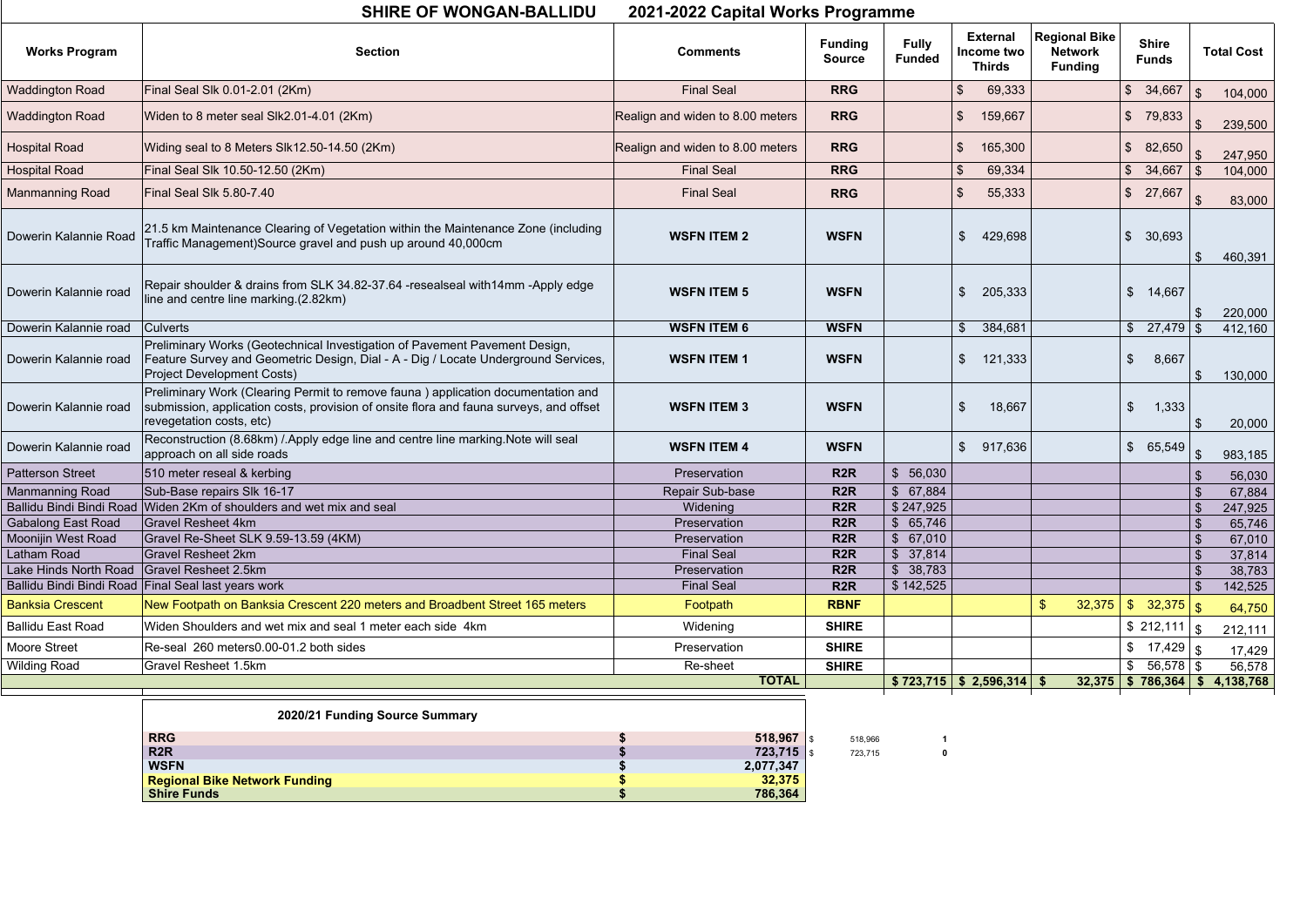#### **SHIRE OF WONGAN-BALLIDU 2021-22 PLANT REPLACEMENT PROGRAM**

| <b>Plant Number</b> | Year | <b>Vehicle / Plant Description</b>                                                 | <b>REGO</b><br><b>NUMBER</b> | <b>KM/HRS as at</b><br>end Feb 21 | Optimum<br>Replacement<br>Kms / Hrs | Replacement<br><b>Interval (Years)</b> | <b>Purchase</b>  |   | <b>Trade</b> |    | <b>Change-Over</b> |
|---------------------|------|------------------------------------------------------------------------------------|------------------------------|-----------------------------------|-------------------------------------|----------------------------------------|------------------|---|--------------|----|--------------------|
| <b>VDOC</b>         | 2018 | <b>Subaru Outback (Doctor)</b>                                                     |                              |                                   | 80000                               | KM                                     | 66,000 \$        |   | $25,000$ \$  |    | 41,000             |
| <b>VMWS</b>         | 2018 | Mazda CX9 (MWS)                                                                    |                              | 76200                             | 90000                               | KM                                     | 44,000 \$        |   | $31,000$ \$  |    | 13,000             |
|                     |      | <b>Sub-total Motor Vehicles</b>                                                    |                              |                                   |                                     |                                        | $110,000$ \$     |   | 56,000 \$    |    | 54,000             |
| BH <sub>3</sub>     | 2015 | <b>JCB Backhoe (Maintenance)</b>                                                   |                              | 4282                              | 5000                                | <b>HRS</b>                             | 210,000 \$<br>\$ |   | 45,000 \$    |    | 165,000            |
| G15                 | 2014 | Komatsu Grader (Mantenance)                                                        |                              | 8217                              | 8000                                | <b>HRS</b>                             | 390,000 \$       |   | $90,000$ \$  |    | 300,000            |
| WT1                 | 2005 | 9000 FibreFurn Skidmount Water Tank<br><b>Dual Tip Pig Trailer (Howard Porter)</b> |                              |                                   |                                     | 10                                     | 55,000 \$<br>\$  |   | $\sim$       | \$ | 55,000             |
| <b>TRL20</b>        | 2004 | $(TK34)^*$                                                                         |                              |                                   |                                     | 15                                     | $50,000$ \$<br>s |   | $5,000$ \$   |    | 45,000             |
|                     |      | <b>Various Trailer Replacements</b>                                                |                              |                                   |                                     | 10                                     | 40,000 \$        |   | $\sim$       | -5 | 40,000             |
|                     |      | <b>Sub-total Plant and Equipment</b>                                               |                              |                                   |                                     |                                        | 745,000 \$       |   | 140,000 \$   |    | 605,000            |
|                     |      | <b>Capital Expenditure</b><br>Trade In<br>Changeover                               |                              |                                   |                                     |                                        | \$<br>855,000    | S | 196,000      |    | 659,000            |

\*Carry Over from 2020/21 year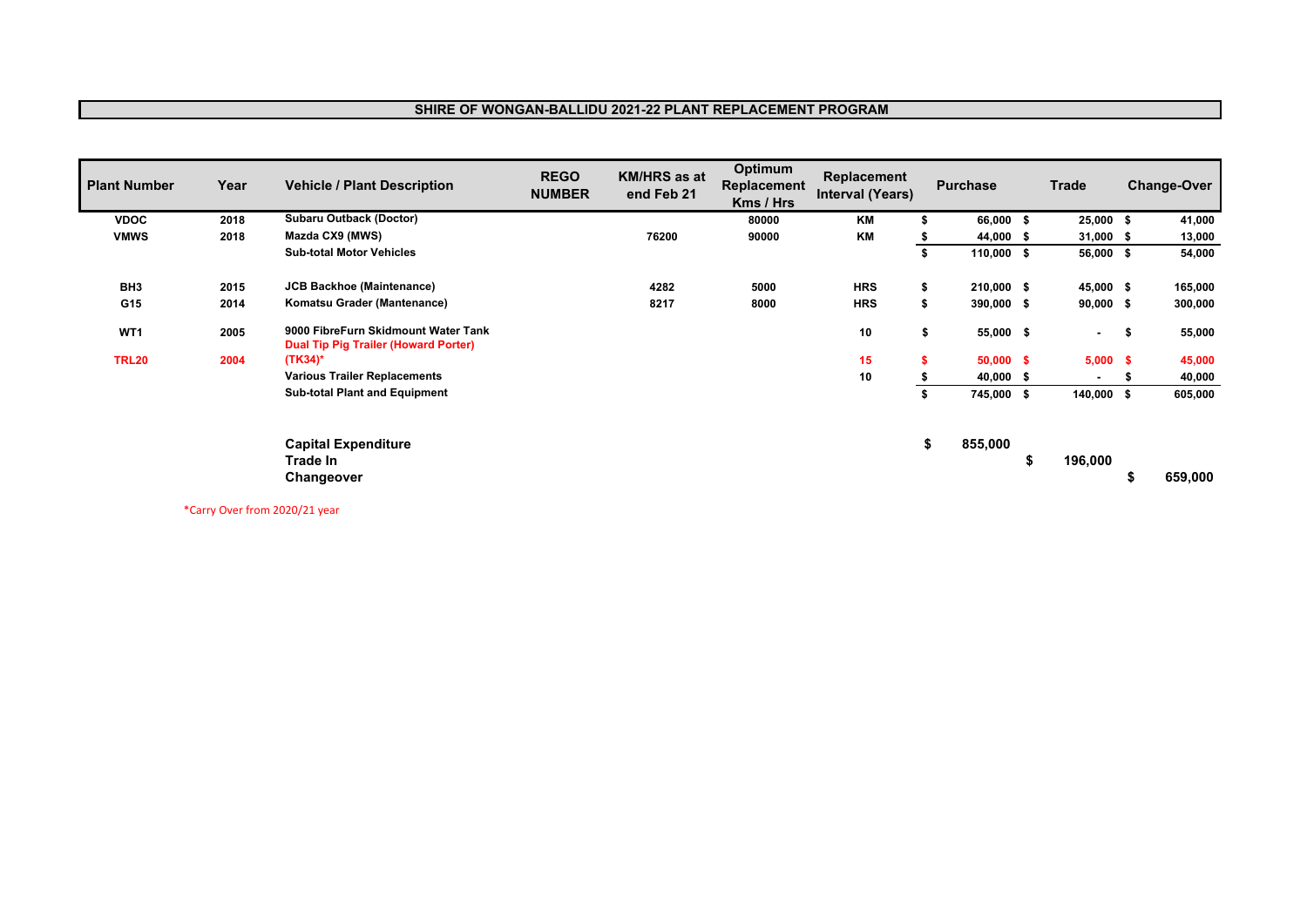#### **Building Maintenance Budget 2021/2022 Year**

| <b>LOCATION</b>                                                    | <b>OPERATING MAINTENANCE</b>     | <b>SPECIAL MAINTENANCE</b>           | <b>CAPITAL</b>                                                   | <b>TOTAL</b>                            |
|--------------------------------------------------------------------|----------------------------------|--------------------------------------|------------------------------------------------------------------|-----------------------------------------|
| <b>Misc Utilities</b>                                              |                                  |                                      |                                                                  | \$                                      |
| <b>Admin Centre &amp; Chambers</b>                                 | \$<br>9,294.86                   | \$<br>3,500.00                       | \$<br>10,000.00                                                  | \$<br>22,794.86                         |
| Alpha Park                                                         | \$<br>1,379.77                   | Ś.<br>5,913.03                       | \$                                                               | \$<br>7,292.80                          |
| <b>Apex Park</b>                                                   | \$<br>755.97                     | \$                                   | \$<br>$\overline{\phantom{a}}$                                   | \$<br>755.97                            |
| <b>Ballidu Airfield</b><br><b>Ballidu Cemetery</b>                 | \$<br>\$<br>301.09               | \$<br>\$                             | \$<br>$\overline{\phantom{a}}$<br>\$<br>$\overline{\phantom{a}}$ | \$<br>\$<br>301.09                      |
| <b>Ballidu Hall</b>                                                | \$<br>3,730.86                   | 4,516.29<br>Ŝ.                       | \$                                                               | \$<br>8,247.14                          |
| <b>Ballidu Sports Complex</b>                                      | \$<br>2,874.34                   | \$                                   | \$<br>9,800.00                                                   | \$<br>12,674.34                         |
| Ballidu Town & Information Bay                                     | \$                               | \$                                   | \$                                                               | \$                                      |
| <b>Ballidu Waste Site</b>                                          | \$<br>5,274.43                   |                                      | \$                                                               | \$<br>5,274.43                          |
| <b>Bunyip Park</b>                                                 | \$<br>503.26                     | Ś                                    | \$                                                               | \$<br>503.26                            |
| <b>Burakin Hall</b>                                                | \$<br>505.43                     | \$                                   | \$<br>4,505.43                                                   | \$<br>5,010.86                          |
| Cadoux Church                                                      | \$<br>903.26                     | \$<br>4,549.67                       | \$<br>$\overline{\phantom{a}}$                                   | \$<br>5,452.92                          |
| Cadoux Kindergarten                                                | \$                               | \$<br>1,510.86                       | \$<br>$\overline{\phantom{a}}$                                   | \$<br>1,510.86                          |
| Cadoux Fire Shed                                                   | \$<br>1,306.51                   | \$                                   | \$                                                               | 1,306.51<br>\$                          |
| <b>Cadoux Recreation Centre</b>                                    | \$<br>2,048.69                   | \$                                   | \$<br>8,000.00                                                   | \$<br>10,048.69                         |
| Cadoux Public Toilets                                              | \$<br>1,880.86                   | \$                                   | \$                                                               | \$<br>1,880.86                          |
| Cadoux Waste Site                                                  | \$<br>2,505.43                   | 1,604.34<br>\$                       | \$                                                               | \$<br>4,109.77                          |
| Civic Centre                                                       | \$<br>7,209.86                   | \$<br>8,151.63                       | \$<br>10,702.17                                                  | \$<br>26,063.66                         |
| Community Garden Old Sale Yards<br>Community Park & Public Toilets | \$<br>352.71<br>3,727.14         | \$<br>Ś                              | \$                                                               | \$<br>352.71                            |
| Community Resource Centre - Shire                                  | \$<br>\$<br>12,889.86            | 4,908.69<br>Ś<br>2,500.00            | \$<br>11,920.63<br>\$                                            | \$<br>20,556.46<br>\$<br>15,389.86      |
| Community Resource Centre - Visitor Centre                         | \$<br>4,188.51                   | \$                                   | \$<br>$\overline{\phantom{a}}$                                   | \$<br>4,188.51                          |
| Community Resource Centre - Arts & Crafts                          | \$<br>1,406.51                   | \$                                   | \$<br>$\overline{\phantom{a}}$                                   | \$<br>1,406.51                          |
| <b>Community Services</b>                                          | \$<br>3,177.14                   | \$<br>3,006.51                       | \$<br>$\overline{\phantom{a}}$                                   | 6,183.66<br>\$                          |
| <b>Cubby House</b>                                                 | \$                               | \$                                   | \$<br>$\overline{\phantom{a}}$                                   | \$<br>$\overline{\phantom{a}}$          |
| Danubin St 162                                                     | \$                               | \$<br>$\overline{a}$                 | \$                                                               | \$                                      |
| Depot                                                              | \$<br>6,994.43                   | Ś<br>$\overline{a}$                  | \$<br>100,846.69                                                 | \$<br>107,841.12                        |
| Depot Dog Pound                                                    | \$<br>655.43                     | \$                                   | \$                                                               | \$<br>655.43                            |
| DrumMuster                                                         | \$                               |                                      | \$                                                               | \$                                      |
| <b>Elizabeth Telfer Centre</b>                                     | \$<br>2,586.29                   | Ś                                    | \$                                                               | \$<br>2,586.29                          |
| Ellis St 8                                                         | \$<br>1,906.51                   | Ś<br>3,601.09                        | \$<br>$\overline{\phantom{a}}$                                   | \$<br>5,507.60                          |
| Ellis St 14                                                        | \$<br>3,970.63                   | \$<br>2,904.34                       | \$<br>$\overline{\phantom{a}}$                                   | \$<br>6,874.97                          |
| Kondut Hall                                                        | \$<br>302.17                     | \$                                   | \$                                                               | \$<br>302.17                            |
| Lake Ninan Info Bay                                                | \$<br>705.43                     | \$<br>1,404.34                       | \$<br>21,415.20                                                  | 23,524.97<br>\$                         |
| Masonic Lodge (Apex)                                               | \$                               | Ś                                    | \$                                                               | \$                                      |
| Mocardy Dam                                                        | \$<br>1,405.43                   | Ś.                                   | \$                                                               | \$<br>1,405.43                          |
| <b>Medical Centre</b>                                              | $9,197.91$ \$<br>Ş               | 7,175.00 \$<br>l \$<br>$5,808.69$ \$ | 15,101.09                                                        | 31,474.00<br>Ş                          |
| Mitchell St 42 (Doctor's Residence)<br>Moore St 16                 | \$<br>2,576.51<br>\$<br>2,906.51 | 1,200.00                             | \$                                                               | \$<br>8,385.20<br>\$<br>4,106.51        |
| Mt O'Brien Lookout                                                 | \$<br>803.26                     | Ś                                    | \$                                                               | \$<br>803.26                            |
| Museum                                                             | \$<br>2,550.86                   | Ś.                                   | \$<br>38,500.00                                                  | \$<br>41,050.86                         |
| Ninan St 151                                                       | \$<br>3,356.51                   | Ŝ.<br>4,200.00                       | \$<br>$\overline{\phantom{a}}$                                   | \$<br>7,556.51                          |
| Patterson St 2A                                                    | \$<br>2,206.51                   | \$<br>1,901.09                       | \$<br>$\overline{\phantom{a}}$                                   | \$<br>4,107.60                          |
| Patterson St 2B                                                    | \$<br>1,906.51                   | \$                                   | \$<br>$\overline{\phantom{a}}$                                   | 1,906.51<br>\$                          |
| PCYC Hall                                                          | \$<br>2,392.71                   | \$                                   | \$<br>$\overline{\phantom{a}}$                                   | \$<br>2,392.71                          |
| Quinlan St 27A                                                     | \$<br>1,906.51                   | \$                                   | \$<br>$\overline{\phantom{a}}$                                   | \$<br>1,906.51                          |
| Quinlan St 27B                                                     | \$<br>1,906.51                   | 3,404.34<br>Ŝ.                       | \$<br>$\overline{\phantom{a}}$                                   | \$<br>5,310.86                          |
| Quinlan St 27C                                                     | \$<br>1,906.51                   | \$<br>6,702.17                       | \$<br>$\overline{\phantom{a}}$                                   | \$<br>8,608.69                          |
| Quinlan St 27D                                                     | \$<br>2,206.51                   | \$                                   | \$<br>$\overline{\phantom{a}}$                                   | \$<br>2,206.51                          |
| Quinlan 1/31                                                       | \$<br>1,856.51                   | Ś                                    | \$                                                               | \$<br>1,856.51                          |
| Quinlan 2/31                                                       | \$<br>1,856.51                   | Ś.                                   | \$                                                               | \$<br>1,856.51                          |
| Quinlan St 49                                                      | \$<br>1,806.51                   | \$<br>$\overline{\phantom{a}}$       | \$<br>24,401.09                                                  | \$<br>26,207.60                         |
| Quinlan Street Gardens                                             | \$                               | \$<br>$\overline{\phantom{a}}$       | \$                                                               | \$                                      |
| Radio/TV Transmission Tower                                        | \$<br>15,781.40                  |                                      | \$<br>$\overline{\phantom{a}}$                                   | \$<br>15,781.40                         |
| Railway Centre - Barracks/Water Tower<br>Railway Centre - Info Bay | \$<br>4,806.51<br>\$<br>252.71   | 10,372.26<br>S                       | \$<br>$\overline{\phantom{a}}$<br>$\overline{\phantom{a}}$       | \$<br>15,178.77<br>\$                   |
| Railway Centre - Public Toilets                                    | \$<br>2,258.69                   | \$<br>Ŝ.                             | \$<br>\$<br>$\overline{\phantom{a}}$                             | 252.71<br>\$<br>2,258.69                |
| Railway Centre - Stn Masters House                                 | \$                               | \$                                   | \$<br>$\overline{\phantom{a}}$                                   | \$                                      |
| Railway Centre - Storage Shed                                      | \$<br>1,104.34                   |                                      | \$<br>$\overline{\phantom{a}}$                                   | \$<br>1,104.34                          |
| Saleyards                                                          | \$                               |                                      | \$<br>$\overline{\phantom{a}}$                                   | \$                                      |
| Stickland St 1/20                                                  | \$<br>1,756.51                   | Ś                                    | \$<br>$\overline{\phantom{a}}$                                   | \$<br>1,756.51                          |
| Stickland St 2/20                                                  | \$<br>1,756.51                   | Ś.<br>$\overline{\phantom{a}}$       | \$<br>$\overline{a}$                                             | \$<br>1,756.51                          |
| Stickland St 3/20                                                  | \$<br>1,756.51                   | \$                                   | \$<br>$\overline{\phantom{a}}$                                   | \$<br>1,756.51                          |
| <b>Street Furniture</b>                                            | \$<br>2,319.00                   | Ŝ.<br>6,005.43                       | \$                                                               | \$<br>8,324.43                          |
| <b>Swimming Pool</b>                                               | \$<br>37,982.57                  | 5,606.51<br>S.                       | \$<br>49,000.00                                                  | \$<br>92,589.09                         |
| Old Tennis Club                                                    | \$<br>2,700.86                   | \$.                                  | \$                                                               | \$<br>2,700.86                          |
| Telecentre                                                         | \$                               |                                      |                                                                  | \$                                      |
| Wandoo Cres 7                                                      | \$<br>2,106.51                   | \$                                   | \$                                                               | \$<br>2,106.51                          |
| Wandoo Cres 11                                                     | \$<br>2,756.51                   | Ŝ.                                   | \$                                                               | \$<br>2,756.51                          |
| Wandoo Cres 30                                                     | \$<br>2,856.51                   | Ś                                    | \$<br>23,404.34                                                  | \$<br>26,260.86                         |
| Wongan Hills Airfield Terminal                                     | \$<br>1,830.86                   | Ś.                                   | \$<br>31,213.03                                                  | \$<br>33,043.89                         |
| Wongan Hills CBD Lighting<br>Wongan Hills Cemetery                 | \$<br>1,202.17<br>\$<br>1,245.86 | Ś.<br>\$<br>23,010.86                | \$<br>26,010.86<br>\$<br>14,500.00                               | $\zeta$<br>27,213.03<br>\$<br>38,756.71 |
| Wongan Hills Sports Complex                                        | \$<br>10,298.29                  | 5,000.00<br>Ś                        | \$                                                               | 15,298.29<br>\$                         |
| Wongan Hills Pistol Club                                           |                                  | 1,850.00<br>\$                       |                                                                  | \$<br>1,850.00                          |
| WH Old Bowling Club                                                | Ś<br>1,525.43                    | Ś.<br>$\overline{\phantom{a}}$       | \$                                                               | \$<br>1,525.43                          |
| WH Waste Management Site                                           | \$<br>87,355.43                  | \$                                   | \$<br>6,000.00                                                   | $\ddot{\phi}$<br>93,355.43              |
| PROPOSED 2021/2022 BUDGET                                          | $\dot{\mathsf{s}}$<br>309,738.94 | 130,307.13                           | $\dot{\mathsf{s}}$<br>405,320.52                                 | \$<br>845,366.58                        |
|                                                                    | <b>OPERATING MAINTENANCE</b>     | <b>SPECIAL MAINTENANCE</b>           | <b>CAPITAL</b>                                                   |                                         |

|                  | Maintenance | <b>Special Maintenance</b> |  |                          | Utilities & Operating |               | Cleaning |            | Capital |                            |                               |
|------------------|-------------|----------------------------|--|--------------------------|-----------------------|---------------|----------|------------|---------|----------------------------|-------------------------------|
| 2020/2021 Budget |             | 260,006.47                 |  | 198,702.88               |                       | 319,060.00 \$ |          | 110,730.02 |         | 357,666.82                 |                               |
| 2019/2020 Budget |             | 232,408.19 \$              |  | 156.890.67 \$            |                       | 340,947.63 \$ |          | 110,190.80 |         | 437.430.04                 |                               |
| 2018/2019 Budget |             | 224,327.12 \$              |  | 111,910.30 \$            |                       | 402,520.66 \$ |          | 96.586.60  |         | 222,571.34 \$1,057,916.02  |                               |
| 2017/2018 Budget |             | 198.387.73 \$              |  | 176.645.41 \$            |                       | 359,573.67 \$ |          | 94.678.82  |         | 767,511.13 \$ 1,596,796.76 |                               |
| 2016-2017 Budget |             | 195,229.00 \$              |  | 102,212.00 \$            |                       | 365,876.00 \$ |          | 103.790.00 |         | 245,438.00 \$1,106,768.62  |                               |
| 2015/2016 Budget |             | 290,952.00 \$              |  | 78,703.00 \$             |                       | 266,967.00 \$ |          | 113.909.00 |         | 351.648.00                 | $\frac{1}{2}$ \$ 1,102,179.00 |
| 2013/2014 Budget |             | 332,014.00 \$              |  | $\overline{\phantom{a}}$ |                       | 236,346.00 \$ |          | 101.997.00 |         | 181.715.00                 | 852,072.00                    |
| 2014/2015 Budget |             | 263,665.00                 |  | 77,445.00 \$             |                       | 269,345.00 \$ |          | 105,072.00 |         | 213.878.00                 | 929,405.00                    |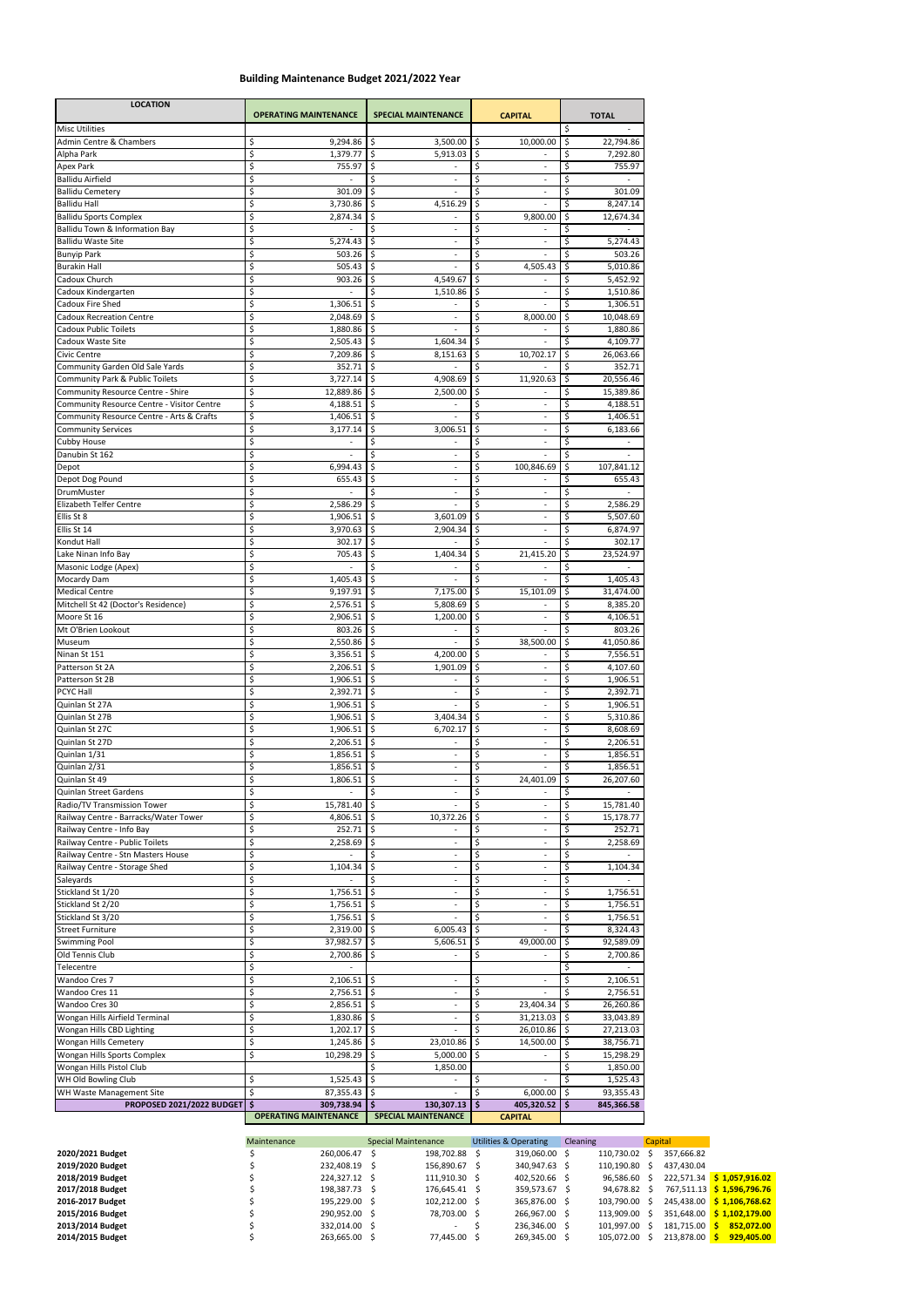| 30/06/2021    |                                        | <b>BUILDING SPECIAL MAINTENANCE BUDGET 2021/2022</b>                                |                     |                       |                |   |                  |   |                |        |     |
|---------------|----------------------------------------|-------------------------------------------------------------------------------------|---------------------|-----------------------|----------------|---|------------------|---|----------------|--------|-----|
| <b>Job No</b> | <b>Job Name</b>                        | <b>DESCRIPTION OF WORK</b>                                                          |                     | <b>COSTS</b>          |                |   |                  |   |                |        |     |
|               |                                        |                                                                                     |                     | <b>TOTAL JOB COST</b> |                |   |                  |   |                |        |     |
|               |                                        |                                                                                     |                     |                       | Carry Overs    |   | <b>Essential</b> |   | High           | Medium | Low |
| H0163         | Alpha Park                             | Replacement shade sail (damaged during storm)                                       |                     | 3,404.34              |                |   | 3,404.34         |   |                |        |     |
| H0163         | Alpha Park                             | Installation flag pole                                                              | \$                  | 2,508.69              |                |   |                  | Ś | 2,508.69       |        |     |
| H0072         | <b>Ballidu Hall</b>                    | Install ramp to front door c/o                                                      |                     |                       | 4,516.29       |   |                  |   |                |        |     |
| H0389         | Cadoux Church                          | Remove asbestos fence, demolish toilets & asbestos sheeting<br>leave site clean c/o |                     |                       | 4,549.67       |   |                  |   |                |        |     |
| H0016         | Cadoux Kindergarden/Playground         | Repair works to gazebo in park                                                      | \$                  | 1,510.86              |                |   | 1,510.86         |   |                |        |     |
| Z0018         | <b>Cadoux Waste Facility</b>           | Install security camera c/o                                                         |                     |                       | 1,604.34       |   |                  |   |                |        |     |
| H0010         | <b>Administration Building - Shire</b> | Light replacement (OSH)                                                             | \$                  | 3,500.00              |                |   | 3,500.00         |   |                |        |     |
| H0070         | Civic Centre                           | Replace external lights to LED                                                      | \$                  | 3,000.00              |                |   |                  |   | 3,000.00       |        |     |
| H0070         | Civic Centre                           | Replace blinds in lesser and main hall                                              | \$                  | 5,151.63              |                |   |                  |   | 5,151.63       |        |     |
| H0055         | <b>Community Park</b>                  | Anti climb spikes for shade sales                                                   | \$                  | 4,908.69              |                |   | 4,908.69         |   |                |        |     |
| H0021         | Community Resource Centre (CRC)        | Clear acrylic screen for front desk                                                 | \$                  | 2,500.00              |                |   | 2,500.00         |   |                |        |     |
| J0020         | <b>Community Service</b>               | 6 x blue CDS Bins & stands                                                          | \$                  | 3,006.51              |                | Ŝ | 3,006.51         |   |                |        |     |
| H0161         | ake Ninan                              | Signage c/o                                                                         |                     |                       | 1,404.34       |   |                  |   |                |        |     |
| H0388         | <b>Medical Centre - Drs Side</b>       | Lighting upgrade - Medical centre side                                              | \$                  | 5,000.00              |                |   |                  |   | 5,000.00       |        |     |
| H0388         | Medical Centre - Doctors Side          | Replacement waiting room chairs c/0                                                 |                     |                       | 2,175.00       |   |                  |   |                |        |     |
| H0390         | Railway Barracks/Water Tower           | Remedial Works c/o                                                                  |                     |                       | 5,000.00       |   |                  |   |                |        |     |
| H0390         | Railway Barracks/Water Tower           | Interpretive signage for Barracks c/o                                               |                     |                       | 1,752.71       |   |                  |   |                |        |     |
| H0390         | Railway Barracks/Water Tower           | Replace locks                                                                       | S                   | 3,619.54              |                |   | 3,619.54         |   |                |        |     |
| R0014         | <b>Street Furniture</b>                | Refurbishment of Cannon at Civic Centre                                             | \$                  | 6,005.43              |                |   | 6,005.43         |   |                |        |     |
| H0226         | <b>Swimming Pool</b>                   | 3 x tables/chair settings aluminium                                                 | \$                  | 4,005.43              |                |   |                  |   | 4,005.43       |        |     |
| H0226         | <b>Swimming Pool</b>                   | <b>Replacement awning</b>                                                           | \$                  | 1,601.09              |                |   | 1,601.09         |   |                |        |     |
| H0112         | Wongan Hills Sports Pavilion           | Remedial roof works                                                                 | \$                  | 5,000.00              |                |   | 5,000.00         |   |                |        |     |
| H00146        | Wongan Hills Pistol Club               | Remove asbestos from toilet blocks, and pistol ranges c/o                           |                     |                       | 1,850.00       |   |                  |   |                |        |     |
| N0007         | <b>Wongan Hills Cemetery</b>           | Seating within the cemetery                                                         | Ŝ.                  | 3,010.86              |                |   | 3,010.86         |   |                |        |     |
| N0007         | <b>Wongan Hills Cemetery</b>           | Cemetery records, mapping, surveying c/o                                            |                     |                       | 20,000.00      |   |                  |   |                |        |     |
| H0195         | Ellis Street No. 8                     | Replace blinds                                                                      | \$                  | 3,601.09              |                |   | 3,601.09         |   |                |        |     |
| H0175         | Ellis Street No. 14                    | Replacement wall oven                                                               | \$                  | 2,904.34              |                |   | 2,904.34         |   |                |        |     |
| H0026         | Mitchell Street No. 42                 | Replace wall oven and hotplate                                                      | $\ddot{\bm{\zeta}}$ | 3,904.34              |                |   | 3,904.34         |   |                |        |     |
| H0026         | Mitchell Street No. 42                 | Replace dish washer                                                                 |                     | 1,904.34              |                |   |                  |   | 1,904.34       |        |     |
| H0180         | Moore Street No. 16                    | Regrout bathroom and replace shower screens                                         |                     | 1,200.00              |                |   | 1,200.00         |   |                |        |     |
| H0101         | Ninan Street No. 151                   | Remove boundary fence & carport, asbestos c/o                                       |                     |                       | 4,200.00       |   |                  |   |                |        |     |
| H0116         | Patterson Street No. 2A                | Install 2 x security doors                                                          | \$                  | 1,901.09              |                |   | 1,901.09         |   |                |        |     |
| H0130         | Quinlan Street No. 27B                 | Replacement wall oven & hotplate                                                    | \$                  | 3,404.34              |                |   | 3,404.34         |   |                |        |     |
| H0131         | Quinlan Street No. 27C                 | Replace carpet to bedrooms                                                          | \$                  | 4,101.09              |                |   | 4,101.09         |   |                |        |     |
| H0131         | Quinlan Street No. 27C                 | Replace blinds                                                                      | \$                  | 2,601.09              |                |   | 2,601.09         |   |                |        |     |
|               |                                        | <b>TOTAL 2021/2022 BUDGET</b>                                                       | \$                  | $83,254.77$ \$        | $47,052.35$ \$ |   | $61,684.69$ \$   |   | $21,570.09$ \$ |        | \$  |

| TOTAL PROPOSED BUDGET                         | 130,307.13 |
|-----------------------------------------------|------------|
| Carry Overs 2020/2021                         | 47,052.35  |
| Proposed budget 2021/2022 Essential/High Only | 83.254.77  |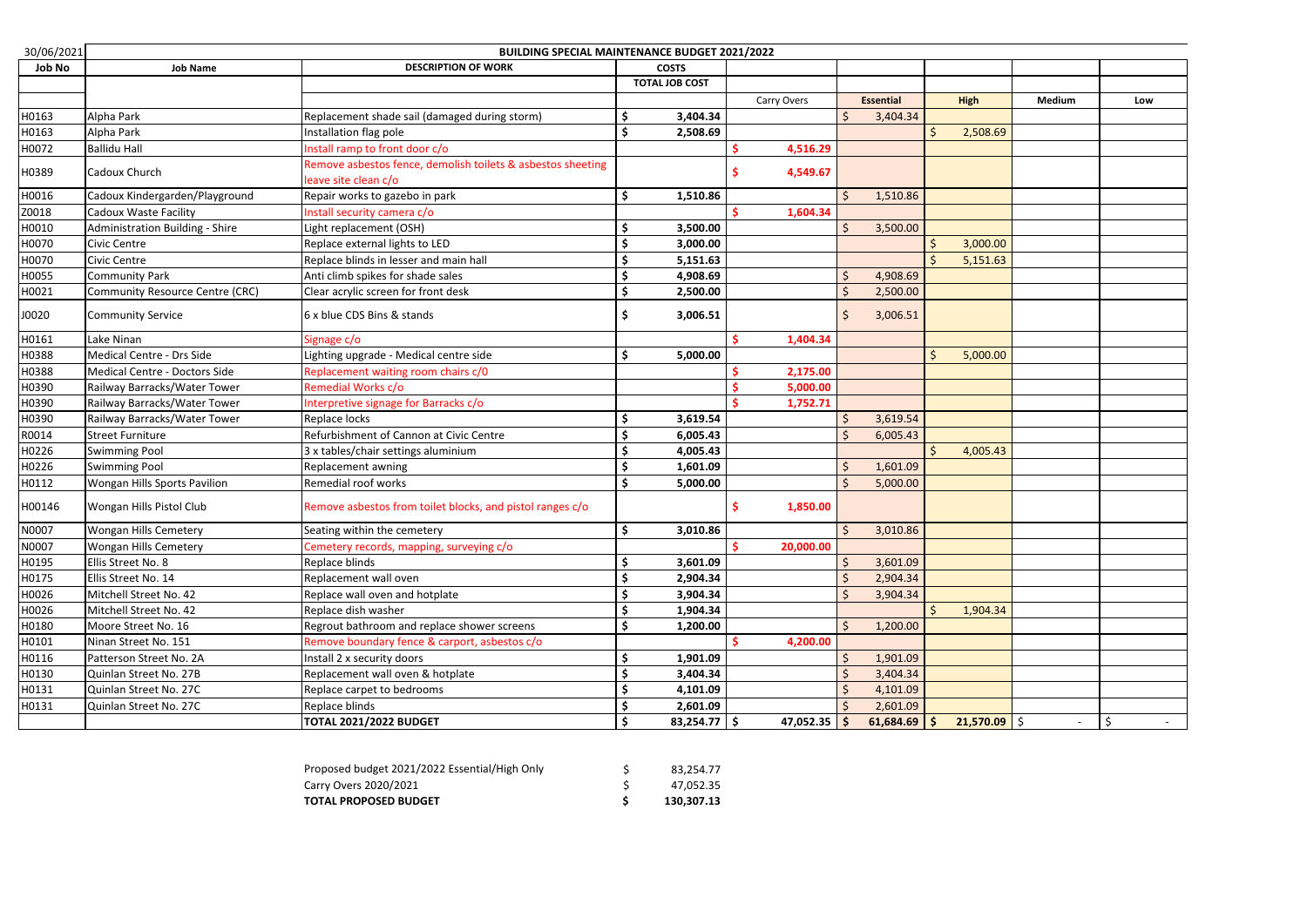|     |         | <b>BUILDING CAPEX 2021/2022 BUDGET</b> |                                                                     |    |                       |  |                    |                          |                  |                                 |        |                   |     |
|-----|---------|----------------------------------------|---------------------------------------------------------------------|----|-----------------------|--|--------------------|--------------------------|------------------|---------------------------------|--------|-------------------|-----|
| COA | Job No. | <b>LOCATION</b>                        | <b>PROJECT</b>                                                      |    | <b>TOTAL JOB COST</b> |  |                    |                          |                  |                                 |        |                   |     |
|     |         |                                        |                                                                     |    |                       |  |                    |                          |                  |                                 |        |                   |     |
|     |         |                                        |                                                                     |    |                       |  |                    |                          |                  |                                 |        |                   |     |
|     |         |                                        |                                                                     |    |                       |  |                    |                          | <b>Funded by</b> |                                 |        |                   |     |
|     |         |                                        |                                                                     |    |                       |  | <b>Carry Overs</b> | <b>Funded by Reserve</b> | Insurance        | <b>Essential</b>                | High   | Medium            | Low |
|     | H0400   | <b>Ballidu Sports Complex</b>          | Major power upgrade to venue c/o                                    |    |                       |  | 9,800.00           |                          |                  |                                 |        |                   |     |
|     | H0219   | <b>Burakin Hall</b>                    | History board c/o                                                   |    |                       |  | 4,505.43           |                          |                  |                                 |        |                   |     |
|     | H116    | <b>Cadoux Recreation Centre</b>        | Install emergency power outlet to pavilion                          |    | 8,000.00              |  |                    |                          |                  | 8,000.00                        |        |                   |     |
|     | H113    | Administration Building - Shire        | Install swipe card access                                           |    | 10,000.00             |  |                    |                          |                  | \$10,000.00                     |        |                   |     |
|     | H0228   | Civic Centre                           | Raise disabled toilets and install railing                          |    | 10,702.17             |  |                    |                          |                  | \$10,702.17                     |        |                   |     |
|     | H0335   | <b>Community Park</b>                  | Playground works (TBA)                                              |    | 11,920.63             |  |                    |                          |                  | \$11,920.63                     |        |                   |     |
|     | H0250   | Depot - Shire                          | Equipment storage shed                                              |    | 68,213.03             |  |                    |                          |                  | Ŝ.<br>68,213.03                 |        |                   |     |
|     | H0250   | Depot - Shire                          | Upgrade electrical cables from pole to gardeners shed               |    | 5,420.63              |  |                    |                          |                  | 5,420.63                        |        |                   |     |
|     | H0250   | Depot - Shire                          | Replace part of external chain mesh fence approx 320 m              | \$ | 27,213.03             |  | 6,000.00           |                          |                  | \$21,213.03                     |        |                   |     |
|     |         |                                        | Construction of new shelter including concrete, 2 new seats with    |    | 21,415.20             |  |                    |                          |                  |                                 |        |                   |     |
|     | H0412   | Lake Ninan                             | wheelchair seating and bollards                                     |    |                       |  |                    |                          |                  | $9,450.00$ \$ 11,965.20         |        |                   |     |
|     | H0401   | Medical Centre - Allied Health         | Swipe card access (Allied Side) rear and internal door              |    | 10,000.00             |  |                    |                          |                  | \$10,000.00                     |        |                   |     |
|     | H0401   | Medical Centre - Drs Side              | Replace carpet with vinyl in consult room Dr side                   |    | 5,101.09              |  |                    |                          |                  | 5,101.09                        |        |                   |     |
|     | H0275   | Museum                                 | Stage 2 - Replace floor boards at front of museum, balustrading and |    |                       |  | 38,500.00          |                          |                  |                                 |        |                   |     |
|     |         |                                        | verandah posts and prime for paintng like for like c/o              |    |                       |  |                    |                          |                  |                                 |        |                   |     |
|     | H0224   | <b>Swimming Pool</b>                   | Concrete works around pool                                          |    | 9,000.00              |  |                    |                          |                  | 9,000.00                        |        |                   |     |
|     | H0224   | <b>Swimming Pool</b>                   | Upgrade to chlorine gas system as per industry regulation c/o       |    |                       |  |                    | 40,000.00                |                  |                                 |        |                   |     |
|     |         |                                        | Upgrade to building including new under cover, external seating,    |    |                       |  |                    |                          |                  |                                 |        |                   |     |
|     | G0054   | Wongan Hills Airport                   | internal works                                                      | S. | 31,213.03             |  |                    |                          |                  | \$31,213.03                     |        |                   |     |
|     | H0386   | <b>Street Lighting Fenton Place</b>    | Install new solar powered lighting                                  |    | 26,010.86             |  |                    |                          |                  | \$26,010.86                     |        |                   |     |
|     | H0411   | <b>Wongan Hills Cemetery</b>           | Install new niche section c/o                                       |    |                       |  | 14,500.00          |                          |                  |                                 |        |                   |     |
|     | H0410   | Wongan Hills Waste Facility            | <b>Generator Replacement</b>                                        |    | 6,000.00              |  |                    |                          |                  | 6,000.00                        |        |                   |     |
|     | H0216   | Quinlan Street No. 49                  | Replace tile roof c/o                                               |    | $2,300.00$ \$         |  | 22,101.09          |                          |                  | 2,300.00                        |        |                   |     |
|     | H0330   | Wandoor Crescent No. 30                | Enclose carport & install roller door c/o                           |    |                       |  | 13,000.00          |                          |                  |                                 |        |                   |     |
|     | H0330   | Wandoor Crescent No. 30                | Replace curtains c/o                                                |    |                       |  | 10,404.34          |                          |                  |                                 |        |                   |     |
|     |         |                                        |                                                                     |    | 252,509.66 \$         |  | $118,810.86$   \$  | $40,000.00$ \$           |                  | $9,450.00$   \$ 237,059.66   \$ | $\sim$ | $\zeta$<br>$\sim$ | \$  |

| Proposed budget 2021/2022 Essential Only | 237,059.66 |
|------------------------------------------|------------|
| Carry Overs 2020/2021                    | 118.810.86 |
| Carry over funded from reserve           | 40.000.00  |
| Funded from insurance                    | (9,450.00) |
| <b>TOTAL PROPOSED BUDGET</b>             | 386.420.52 |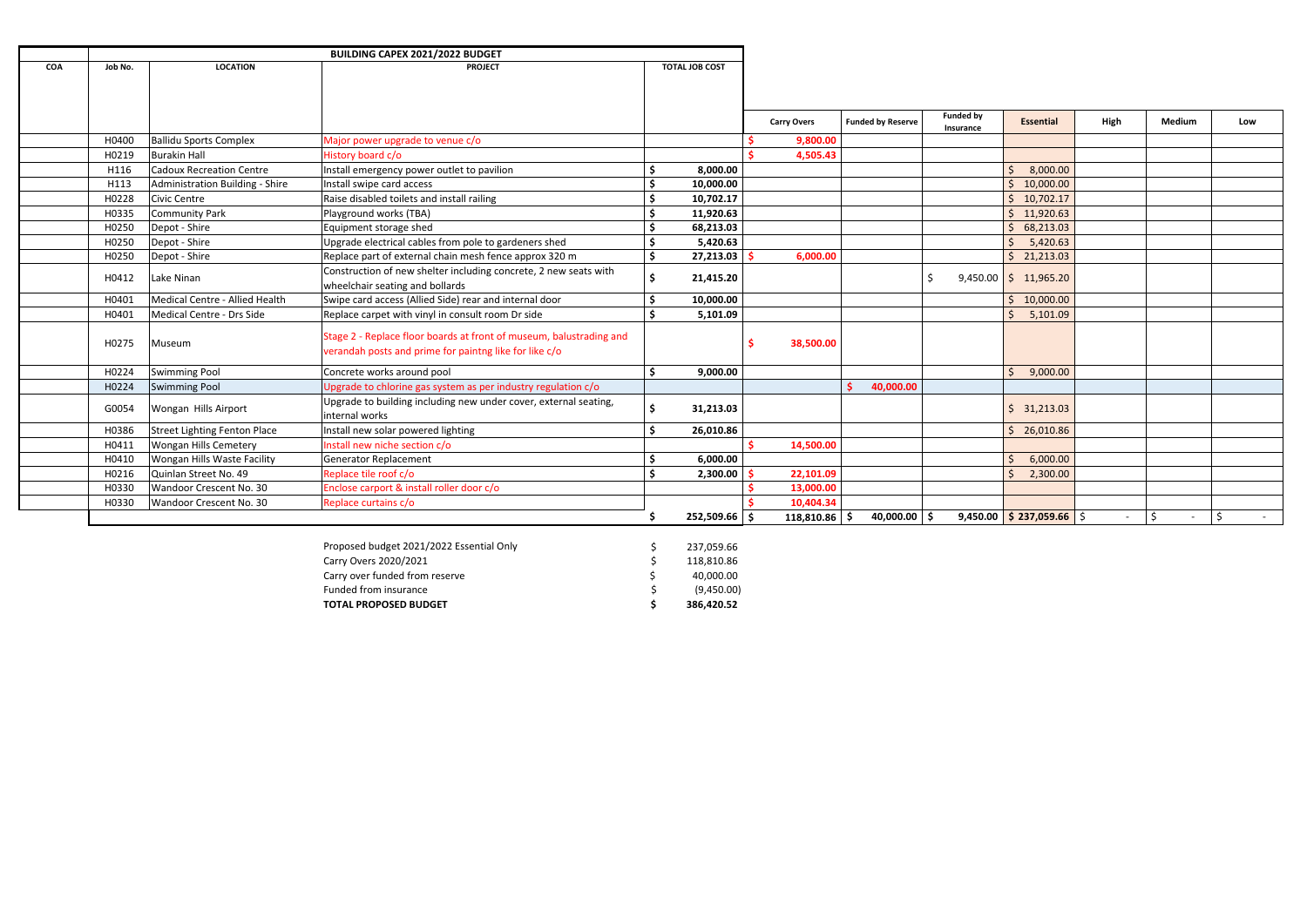| Applicant                      | Project                                      | Total Cost of Project   Additional Fund |  | Request         | Approveo | <b>Last Year</b> | <b>Staff Comments</b> |
|--------------------------------|----------------------------------------------|-----------------------------------------|--|-----------------|----------|------------------|-----------------------|
| <b>Ballidu Heritage Centre</b> | Flyscreens to Hall, Supper Room, and Kitchen | 1,136.00                                |  | <b>↓,136.00</b> |          |                  | ICR9611               |
| <b>Ballidu Heritage Centre</b> | <b>Air Conditioning</b>                      | 8,438.20                                |  | 8,438.20        |          |                  | <b>ICR9612</b>        |
|                                |                                              |                                         |  |                 |          |                  |                       |
|                                | Total CDF funding requests \$                | 12,574.20                               |  | 12,574.20       |          |                  |                       |

| Project          | Project                                | Total Cost of Project   Additional Funding |  | Request         | Approved | Last Year | <b>Staff Comments</b>                                                     |
|------------------|----------------------------------------|--------------------------------------------|--|-----------------|----------|-----------|---------------------------------------------------------------------------|
| Astrotourism WA  | Annual Membership - Full Benefits      | 10,650.00                                  |  | 10,650.00       | 000.00   |           | 4,500.00 \$3,300 annual subscription plus all optional add-ons offered    |
| Wongan Hills CRC | Youth Events inc Youth Only Pool Party | 6,000.00                                   |  | 6,000.00        | 6,000.0  |           | Youth Only Pool Party in 2019 was \$2,800 inc \$1,120 Pool Hire cost. Inv |
|                  |                                        |                                            |  |                 |          |           |                                                                           |
|                  |                                        |                                            |  |                 |          |           |                                                                           |
|                  |                                        |                                            |  |                 |          |           |                                                                           |
|                  |                                        |                                            |  |                 |          |           |                                                                           |
|                  | Total Non CDF funding requests \$      | $16,650.00$ \$                             |  | $16,650.00$   : | 9,000.00 |           |                                                                           |

\$ 9,000.00 Community Donated Grants

2017/2018 20,200.00 \$ *Does not include \$18,000 for Cubbyhouse nor Chaplaincy* 2016/2017 21,200.00 \$ *Does not include \$18,000 for Cubbyhouse nor Chaplaincy*

| 2019/2020 \$ | 300.00    |                                                      |
|--------------|-----------|------------------------------------------------------|
| 2018/2019 \$ | 17,100.00 |                                                      |
| 2017/2018 \$ |           | 20,200.00 Does not include \$18,000 for Cubbyhouse n |
| 2016/2017 \$ |           | 21,200.00 Does not include \$18,000 for Cubbyhouse n |
| 2015/2016 \$ |           | 19,847.00 Does not include \$18,000 for Cubbyhouse n |
| 2014/2015 \$ |           | 21,554.00 Does not include Chaplaincy                |
| AVERAGE \$   | 16,700.17 |                                                      |

Womes CRC Youth Events Inc.<br>S 51,120 Pool Hire cost. Investigate School Hangouts program

2015/2016 19,847.00 \$ *Does not include \$18,000 for Cubbyhouse nor Chaplaincy*

### **2021/2022 COMMUNITY SERVICES BUDGET REQUESTS SHIRE OF WONGAN‐BALLIDU**

#### **COMMUNITY DEVELOPMENT FUND**

#### **OTHER FUNDING REQUESTS**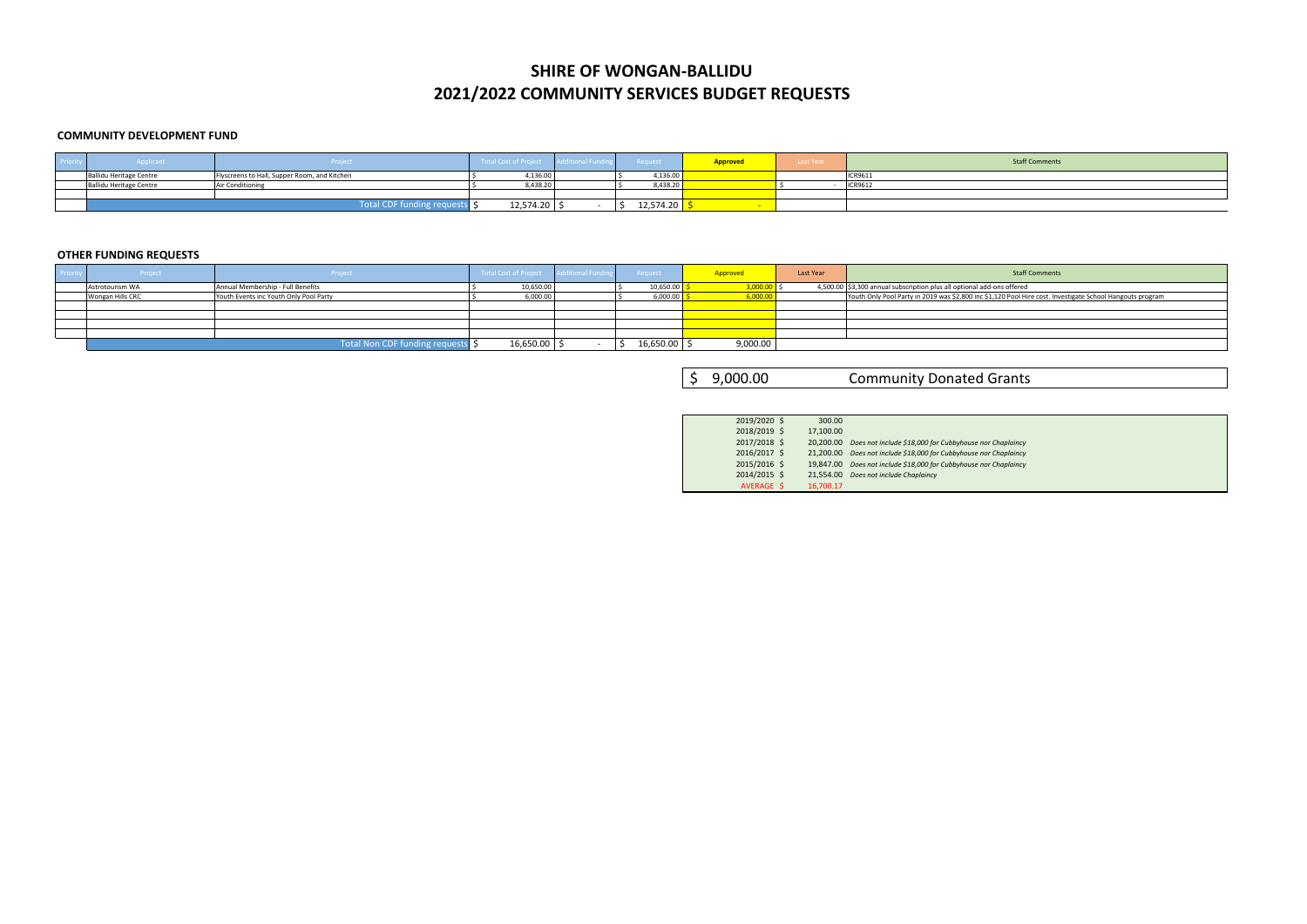#### Community, Events, Subsidies & Agreements included in Budget 2021‐2022 SHIRE OF WONGAN‐BALLIDU

| <b>GROUP</b>                                                                | Nett Amount           | COA   |    | Job No | Comments                                                                                                                                                                                                                                      |
|-----------------------------------------------------------------------------|-----------------------|-------|----|--------|-----------------------------------------------------------------------------------------------------------------------------------------------------------------------------------------------------------------------------------------------|
| Australia Day Function - Ballidu                                            | 200                   | 4010  | 44 | J0085  | Unchanged from 2019/20. Scheduled Jan 2021                                                                                                                                                                                                    |
| Bike it to Ballidu                                                          | 10,000                | 4010  | 44 | J0085  | Unchanged from 2019/20.                                                                                                                                                                                                                       |
| Christmas Lights Competition                                                | 500                   | 4008  | 44 |        | Unchanged from 2019/20                                                                                                                                                                                                                        |
| Wongan Hills Progress Association                                           | 5,000                 | 4005  | 44 | J0035  | Unchanged from 2019/20. Primarily used to support Harvest Festival scheduled Dec<br>2020                                                                                                                                                      |
| Wongan Masters Football Carnival                                            | 1,000                 | 4005  | 44 | J0035  | Unchanged from 2019/20. Event not held as scheduled in 2019/2020 due to COVID-                                                                                                                                                                |
| Wongan Seniors Christmas Function                                           | 1,700                 | 4005  | 44 | J0035  | Unchanged from 2019/20. Scheduled for Dec 2020                                                                                                                                                                                                |
| Miscellaneous - To be used at discretion of Council and CEO                 | 1,600                 | 4005  | 44 | J0035  | Unchanged from 2019/20                                                                                                                                                                                                                        |
| Ballidu Contemporary Art Society                                            | 4,500                 | 11803 | 44 |        | \$4500 in 2019/2020. Written request from group to increase to \$6000. Event held<br>in Oct 2019, Artist in Residence due Oct 2020.                                                                                                           |
| Ballidu Contemporary Art Society (BCAS redirect to Ballidu Heritage Centre) | 1,000                 | 11803 | 44 |        | \$1000 New in 2019/2020 for management and maintenance of Ballidu Town Hall as<br>per Management Agreement. Written request from group to increase to \$1500.                                                                                 |
| Ballidu Sports Council (as per lease)                                       | 8,962                 | 11439 | 35 |        | CPI added as per Management Agreement                                                                                                                                                                                                         |
| <b>Ballidu Tidy Towns</b>                                                   | 500                   | 4005  | 44 | J0035  | Unchanged from 2019/20. Ongoing work                                                                                                                                                                                                          |
| Cadoux Sports Council (as per lease)                                        | 8,962                 | 11439 | 35 |        | CPI added as per Management Agreement                                                                                                                                                                                                         |
| Elizabeth Telfer Centre maintenance (as per lease)                          | 3,159                 | 11806 | 44 |        | CPI added as per Management Agreement                                                                                                                                                                                                         |
| Wongan Hills Cricket Club                                                   | 750                   | 4005  | 44 | J0035  | Unchanged from 2019/20. Season interupted in 2019/2020 due to COVID-19, 6<br>rounds played, 5 rounds plus finals not yet played as fixtured                                                                                                   |
| WH Museum - Gardening maintenance (as per lease)                            | 2,900                 | 11806 | 44 |        | As per Management Agreement                                                                                                                                                                                                                   |
| WH Sports Council (as per lease)                                            | 8,962                 | 11439 | 35 |        | CPI added as per Management Agreement                                                                                                                                                                                                         |
| WH Tourism Group                                                            | 10,000                | 13200 | 44 |        | Unchanged from 2019/20. Tourist Centre usually opens Easter to October. President<br>has advised that hope to open in early June, and that July/August is traditionally<br>quiet and so total season operations will not change much overall. |
| Reynoldson Reserve Festival (WH Tourism Group)                              | 7,500                 | 13200 | 19 |        | Unchanged from 2019/20. President has advised event is still planned for 30/31 Oct<br>to 1/11                                                                                                                                                 |
| Wongan Hills Tourism Group - Notional Grant                                 | 5,000                 |       |    |        | Notional Grant to the CRC for Secretarial Services. Unchanged from 2019/2020. See                                                                                                                                                             |
| WHDHS Scholarship                                                           | 350                   | 6204  | 35 |        | Unchanged from 2019/20. Scheduled Dec 2020                                                                                                                                                                                                    |
| Wongan Hills Arts Society                                                   | 3,000                 | 11803 | 44 |        | Unchanged from 2019/20. Group aims to hold two exhibitions per year, one<br>exhibition held Oct 2019 prior to COVID-19.                                                                                                                       |
| Wongan-Ballidu BushCare                                                     | 300                   | 4005  | 44 | J0035  | Unchanged from 2019/20. Ongoing work                                                                                                                                                                                                          |
| Wongan Hills Tidy Towns                                                     | 500                   | 4005  | 44 | J0035  | Unchanged from 2019/20. Ongoing work                                                                                                                                                                                                          |
| Cadoux Christmas Tree                                                       | 200                   | 4005  | 44 | J0035  | Unchanged from 2019/20. Scheduled Dec 2020                                                                                                                                                                                                    |
| Tourism & Area Promotion**<br>Total                                         | 12,895<br>Ś<br>99.440 | 13200 | 19 |        | Unchanged from 2019/20. Some interuption to tourism season due to COVID-19                                                                                                                                                                    |
|                                                                             |                       |       |    |        |                                                                                                                                                                                                                                               |

\*\*This now includes Discover Golden Horizons and Annual Australia Golden

Outback contribution